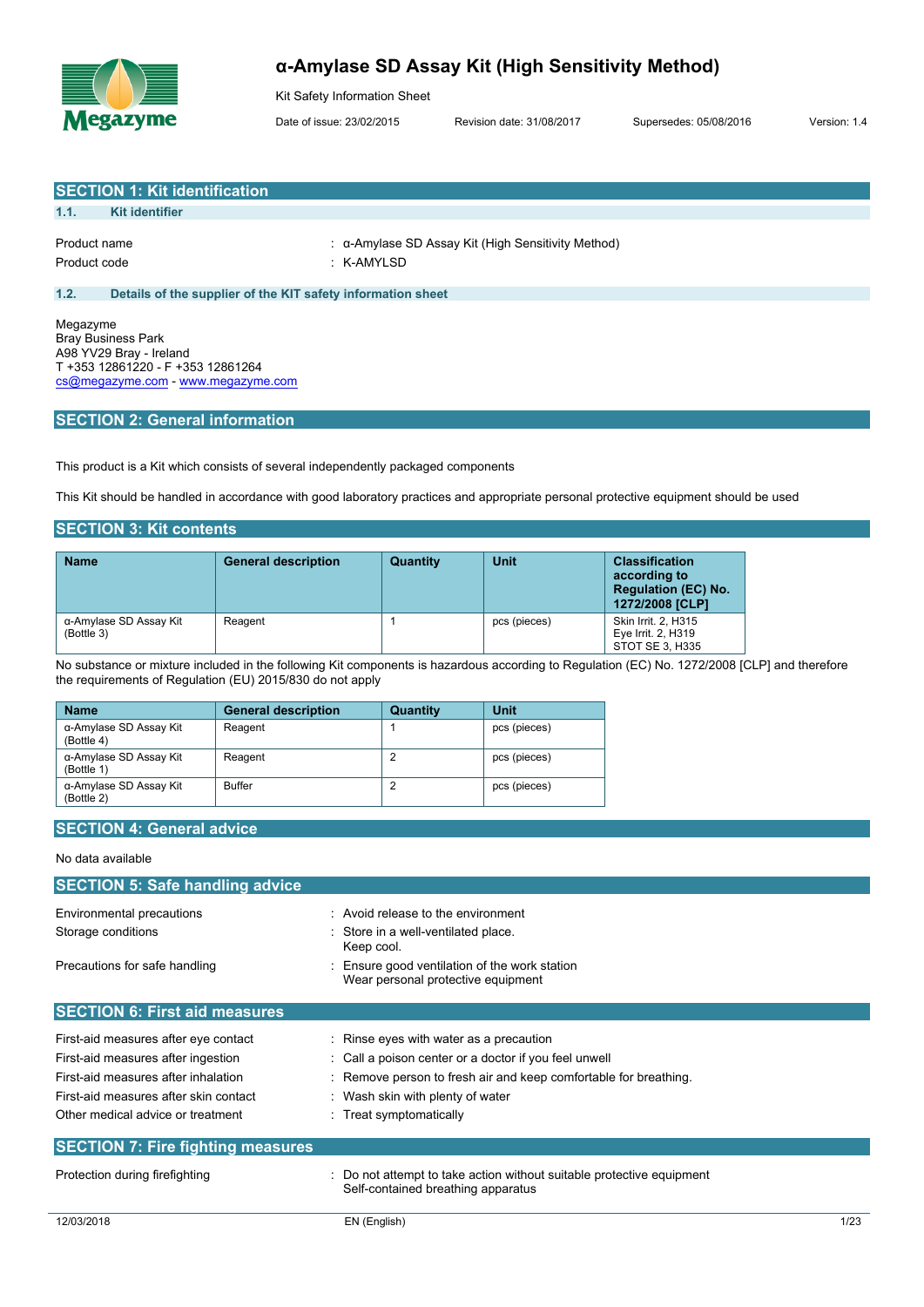# **α-Amylase SD Assay Kit (High Sensitivity Method)**

Kit Safety Information Sheet

Hazardous decomposition products in case of fire

Complete protective clothing : Toxic fumes may be released

**SECTION 8: Other information**

No data available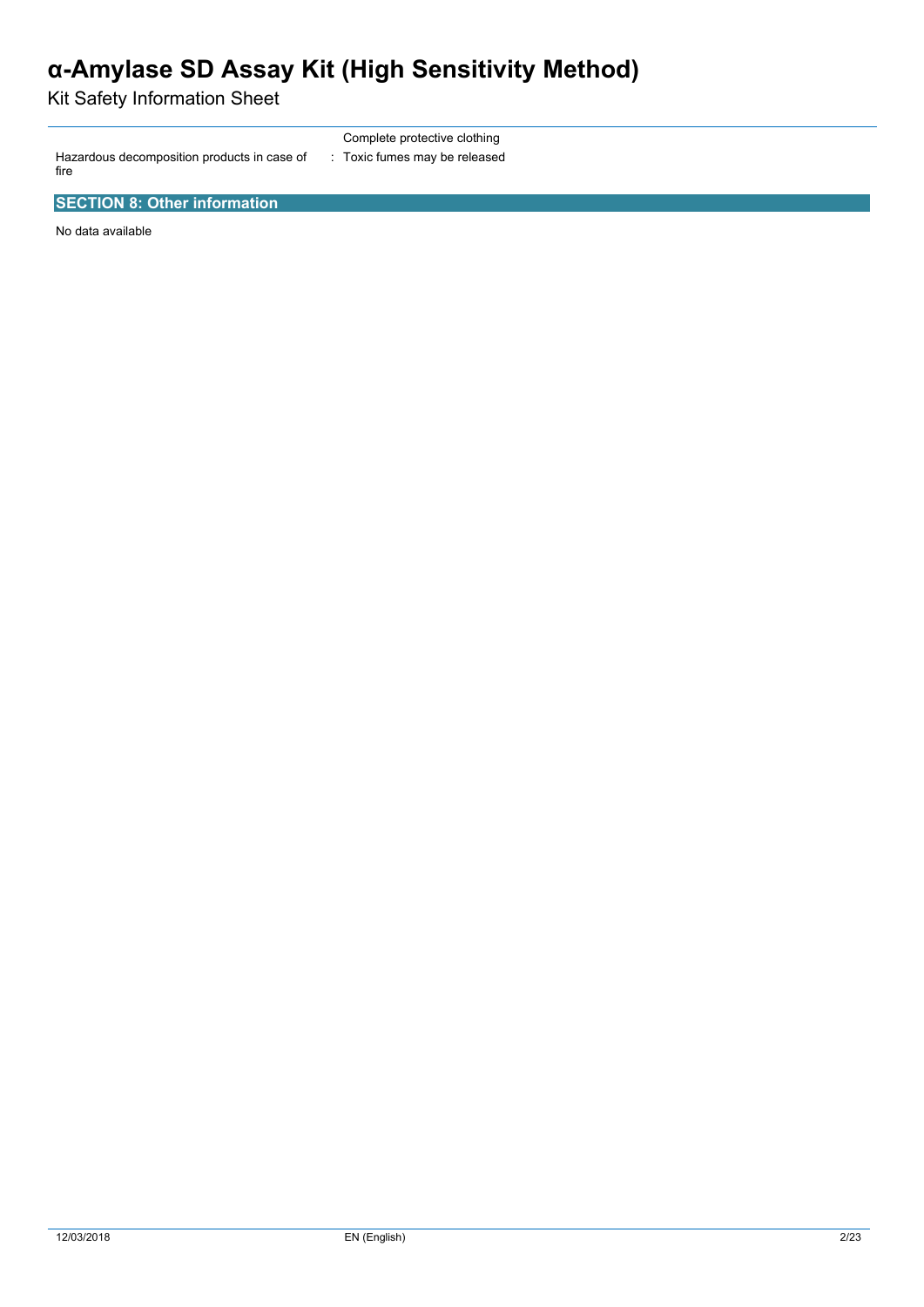

Safety Data Sheet

according to Regulation (EU) 2015/830

Date of issue: 23/02/2015 Revision date: 31/08/2017 Supersedes: 05/08/2016 Version: 1.3 **SECTION 1: Identification of the substance/mixture and of the company/undertaking 1.1. Product identifier** Product form : Nixture Product name : α-Amylase SD Assay Kit (Bottle 4) Product code : K-AMYLSD (Bottle 4) **1.2. Relevant identified uses of the substance or mixture and uses advised against 1.2.1. Relevant identified uses** Main use category **in the set of the COV** and Main use the Main use Use of the substance/mixture in the substance/mixture in the substance of the substance of the substance of the substance of the substance of the substance of the substance of the substance of the substance of the substanc **1.2.2. Uses advised against** No additional information available **1.3. Details of the supplier of the safety data sheet Manufacturer** Megazyme Bray Business Park A98 YV29 Bray - Ireland T +353 12861220 - F +353 12861264 [cs@megazyme.com](mailto:cs@megazyme.com) - <www.megazyme.com> **1.4. Emergency telephone number** Emergency number : +353 12861220 [9 am to 5 pm GMT - Monday to Friday] **SECTION 2: Hazards identification 2.1. Classification of the substance or mixture Classification according to Regulation (EC) No. 1272/2008 [CLP]** Not classified **Adverse physicochemical, human health and environmental effects** To our knowledge, this product does not present any particular risk, provided it is handled in accordance with good occupational hygiene and safety practice. **2.2. Label elements Labelling according to** Regulation (EC) No. 1272/2008 [CLP] No labelling applicable **Labelling according to: exemption for inner packaging where the contents do not exceed 10ml** No labelling required **2.3. Other hazards** No additional information available **SECTION 3: Composition/information on ingredients 3.1. Substances** Not applicable **3.2. Mixtures**

This mixture does not contain any substances to be mentioned according to the criteria of section 3.2 of REACH annex II

| <b>SECTION 4: First aid measures</b>      |                                                                  |
|-------------------------------------------|------------------------------------------------------------------|
| 4.1.<br>Description of first aid measures |                                                                  |
| First-aid measures after inhalation       | : Remove person to fresh air and keep comfortable for breathing. |
| First-aid measures after skin contact     | Wash skin with plenty of water.                                  |
| First-aid measures after eye contact      | : Rinse eyes with water as a precaution.                         |
| First-aid measures after ingestion        | : Call a poison center or a doctor if you feel unwell.           |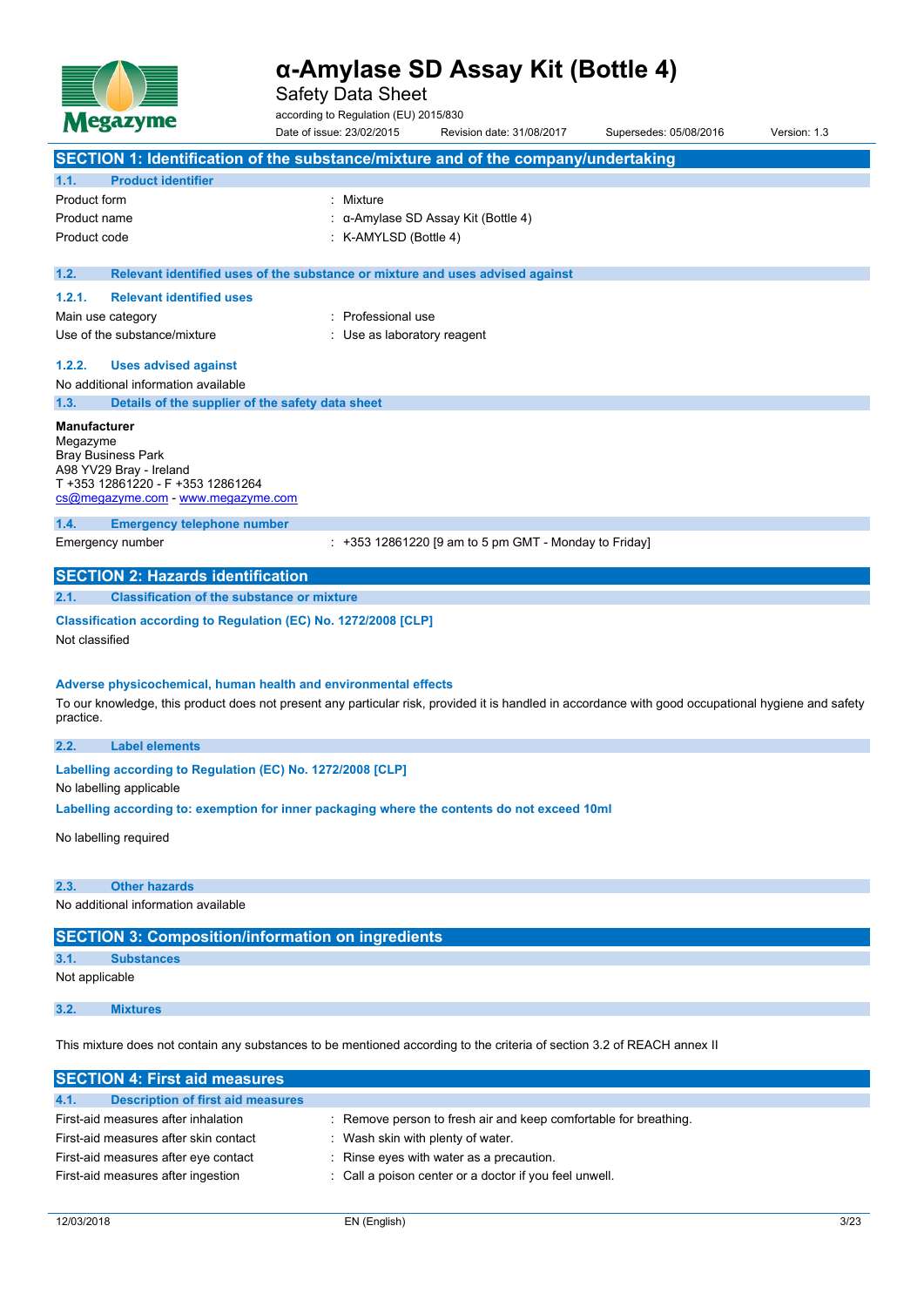Safety Data Sheet

according to Regulation (EU) 2015/830

| 4.2.   | Most important symptoms and effects, both acute and delayed<br>No additional information available |                                                                                                                                                                                          |
|--------|----------------------------------------------------------------------------------------------------|------------------------------------------------------------------------------------------------------------------------------------------------------------------------------------------|
| 4.3.   | Treat symptomatically.                                                                             | Indication of any immediate medical attention and special treatment needed                                                                                                               |
|        | <b>SECTION 5: Firefighting measures</b>                                                            |                                                                                                                                                                                          |
| 5.1.   | <b>Extinguishing media</b>                                                                         |                                                                                                                                                                                          |
|        | Suitable extinguishing media                                                                       | : Water spray. Dry powder. Foam.                                                                                                                                                         |
| 5.2.   | Special hazards arising from the substance or mixture                                              |                                                                                                                                                                                          |
| fire   | Hazardous decomposition products in case of                                                        | : Toxic fumes may be released.                                                                                                                                                           |
| 5.3.   | <b>Advice for firefighters</b>                                                                     |                                                                                                                                                                                          |
|        | Protection during firefighting                                                                     | Do not attempt to take action without suitable protective equipment. Self-contained breathing<br>apparatus. Complete protective clothing.                                                |
|        | <b>SECTION 6: Accidental release measures</b>                                                      |                                                                                                                                                                                          |
| 6.1.   | Personal precautions, protective equipment and emergency procedures                                |                                                                                                                                                                                          |
| 6.1.1. | For non-emergency personnel<br><b>Emergency procedures</b>                                         | : Ventilate spillage area.                                                                                                                                                               |
| 6.1.2. | For emergency responders<br>Protective equipment                                                   | Do not attempt to take action without suitable protective equipment. For further information<br>refer to section 8: "Exposure controls/personal protection".                             |
| 6.2.   | <b>Environmental precautions</b>                                                                   |                                                                                                                                                                                          |
|        | Avoid release to the environment.                                                                  |                                                                                                                                                                                          |
| 6.3.   | Methods and material for containment and cleaning up                                               |                                                                                                                                                                                          |
|        | Methods for cleaning up                                                                            | : Mechanically recover the product.                                                                                                                                                      |
|        | Other information                                                                                  | Dispose of materials or solid residues at an authorized site.                                                                                                                            |
| 6.4.   | <b>Reference to other sections</b><br>For further information refer to section 13.                 |                                                                                                                                                                                          |
|        |                                                                                                    |                                                                                                                                                                                          |
|        | <b>SECTION 7: Handling and storage</b>                                                             |                                                                                                                                                                                          |
| 7.1.   | <b>Precautions for safe handling</b>                                                               |                                                                                                                                                                                          |
|        | Precautions for safe handling<br>Hygiene measures                                                  | Ensure good ventilation of the work station. Wear personal protective equipment.<br>Do not eat, drink or smoke when using this product. Always wash hands after handling the<br>product. |
| 7.2.   | Conditions for safe storage, including any incompatibilities                                       |                                                                                                                                                                                          |
|        | Storage conditions                                                                                 | Store in a well-ventilated place. Keep cool.                                                                                                                                             |
| 7.3.   | <b>Specific end use(s)</b>                                                                         |                                                                                                                                                                                          |
|        | No additional information available                                                                |                                                                                                                                                                                          |
|        | <b>SECTION 8: Exposure controls/personal protection</b>                                            |                                                                                                                                                                                          |
| 8.1.   | <b>Control parameters</b>                                                                          |                                                                                                                                                                                          |
|        | No additional information available                                                                |                                                                                                                                                                                          |
| 8.2.   | <b>Exposure controls</b>                                                                           |                                                                                                                                                                                          |
|        |                                                                                                    |                                                                                                                                                                                          |

## **Appropriate engineering controls:**

Ensure good ventilation of the work station.

### **Hand protection:**

Protective gloves

| Type              | Material             | ermeation   | Thickness (mm) | Penetration | Standard      |
|-------------------|----------------------|-------------|----------------|-------------|---------------|
| Disposable gloves | Nitrile rubber (NBR) | 60 minutes) |                |             | <b>EN 374</b> |

# **Eye protection:**

Safety glasses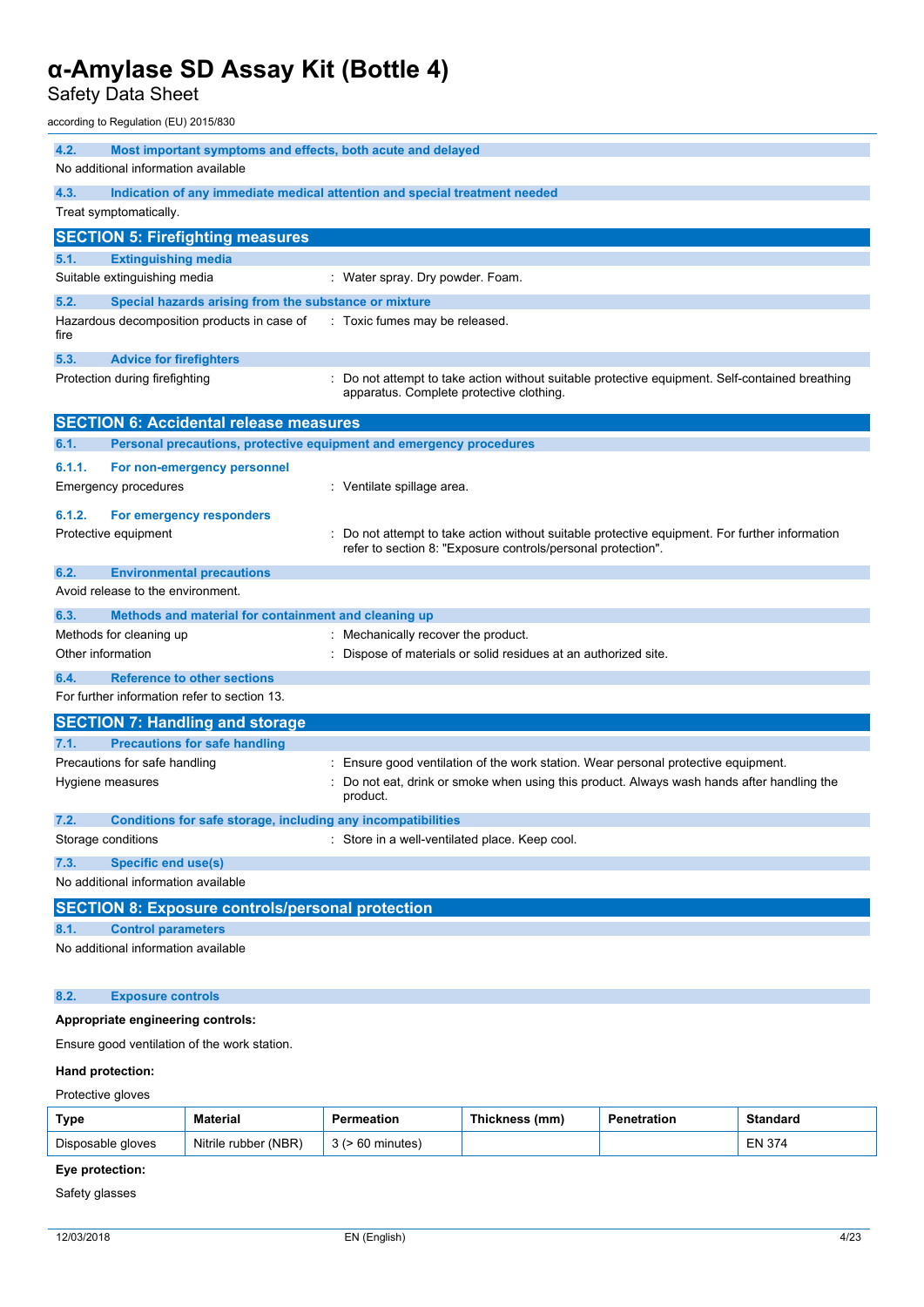Safety Data Sheet

according to Regulation (EU) 2015/830

| Type   | <b>Use</b> | uw                      | <b>Ctondord</b><br>iuai u      |
|--------|------------|-------------------------|--------------------------------|
| Safety | Dust       | Witl<br>shields<br>01 O | <b>EN 166</b><br>$\sim$ $\sim$ |

## **Skin and body protection:**

Wear suitable protective clothing

| Type     | Standaro |
|----------|----------|
| Lab coat |          |

## **Respiratory protection:**

In case of insufficient ventilation, wear suitable respiratory equipment

| <b>Device</b>      | ≣ilte<br>type<br>ו וונטו | litior<br> | uaru                  |
|--------------------|--------------------------|------------|-----------------------|
| . זפוור<br>$m$ nok | . D.<br>Type r<br>.      |            | 149<br>⊏ผ<br>IЛ.<br>ᇊ |



### **Environmental exposure controls:**

Avoid release to the environment.

| <b>SECTION 9: Physical and chemical properties</b>            |                     |
|---------------------------------------------------------------|---------------------|
| Information on basic physical and chemical properties<br>9.1. |                     |
| Physical state                                                | : Solid             |
| Colour                                                        | Colourless.         |
| Odour                                                         | No data available   |
| Odour threshold                                               | : No data available |
| рH                                                            | No data available   |
| Relative evaporation rate (butylacetate=1)                    | No data available   |
| Melting point                                                 | No data available   |
| Freezing point                                                | Not applicable      |
| Boiling point                                                 | No data available   |
| Flash point                                                   | Not applicable      |
| Auto-ignition temperature                                     | Not applicable      |
| Decomposition temperature                                     | No data available   |
| Flammability (solid, gas)                                     | Non flammable.      |
| Vapour pressure                                               | No data available   |
| Relative vapour density at 20 °C                              | No data available   |
| Relative density                                              | Not applicable      |
| Solubility                                                    | Soluble in water.   |
| Log Pow                                                       | No data available   |
| Viscosity, kinematic                                          | Not applicable      |
| Viscosity, dynamic                                            | No data available   |
| <b>Explosive properties</b>                                   | : No data available |
| Oxidising properties                                          | No data available   |
| <b>Explosive limits</b>                                       | : Not applicable    |
| 9.2.<br><b>Other information</b>                              |                     |

No additional information available

## **SECTION 10: Stability and reactivity**

#### **10.1. Reactivity**

The product is non-reactive under normal conditions of use, storage and transport.

**10.2. Chemical stability**

Stable under normal conditions.

## **10.3. Possibility of hazardous reactions**

No dangerous reactions known under normal conditions of use.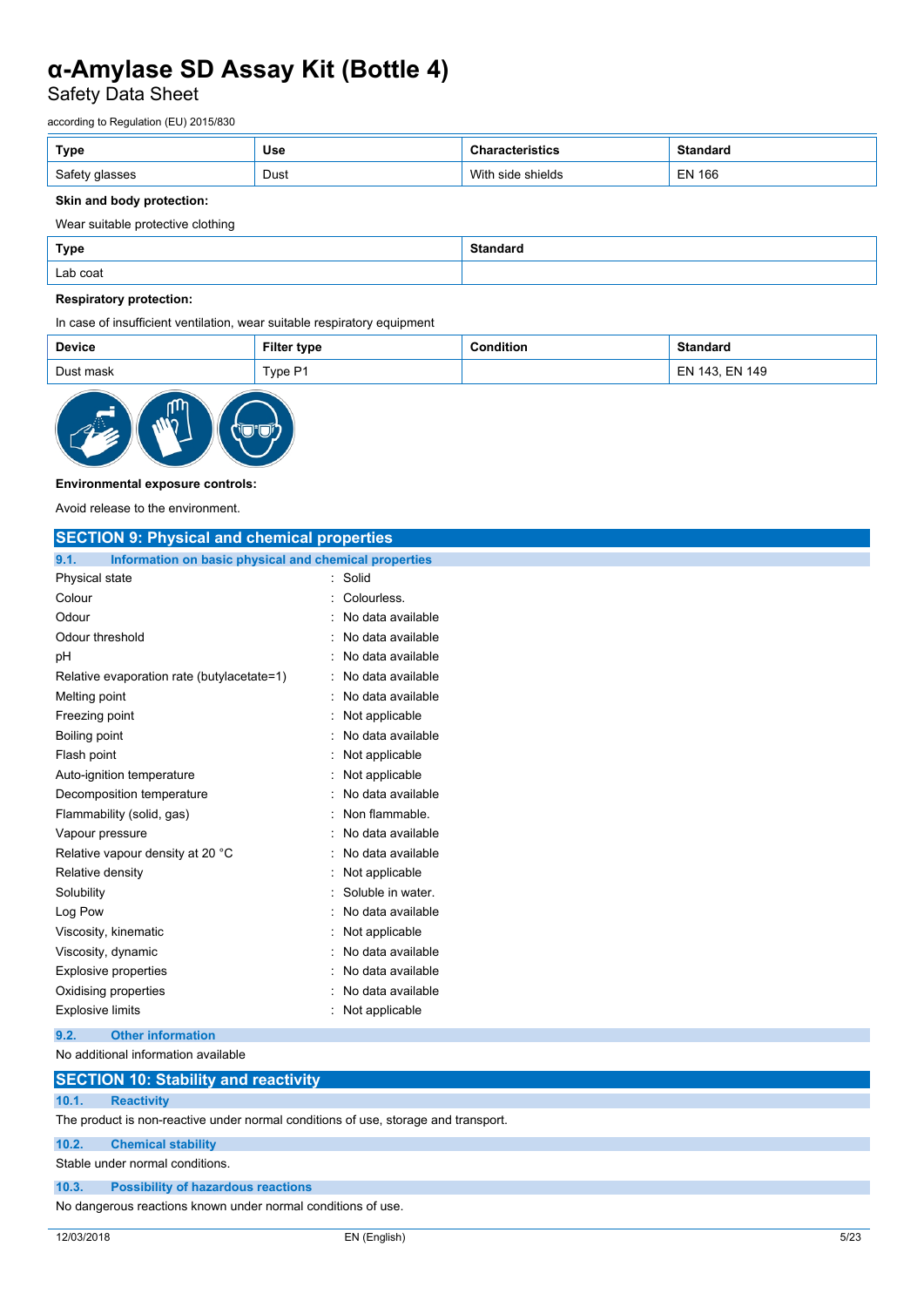Safety Data Sheet

according to Regulation (EU) 2015/830

## **10.4. Conditions to avoid**

None under recommended storage and handling conditions (see section 7).

## **10.5. Incompatible materials**

No additional information available

**10.6. Hazardous decomposition products**

Under normal conditions of storage and use, hazardous decomposition products should not be produced.

| <b>SECTION 11: Toxicological information</b>  |                  |  |
|-----------------------------------------------|------------------|--|
| Information on toxicological effects<br>11.1. |                  |  |
| Acute toxicity (oral)                         | : Not classified |  |
| Acute toxicity (dermal)                       | : Not classified |  |
| Acute toxicity (inhalation)                   | : Not classified |  |
| Skin corrosion/irritation                     | : Not classified |  |
| Serious eye damage/irritation                 | : Not classified |  |
| Respiratory or skin sensitisation             | : Not classified |  |
| Germ cell mutagenicity                        | : Not classified |  |
| Carcinogenicity                               | : Not classified |  |
| Reproductive toxicity                         | : Not classified |  |
| STOT-single exposure                          | : Not classified |  |
| STOT-repeated exposure                        | : Not classified |  |
| Aspiration hazard                             | : Not classified |  |
|                                               |                  |  |
| <b>SECTION 12: Ecological information</b>     |                  |  |
| 40.4<br><b>Taviains</b>                       |                  |  |

| 12.1.<br><b>Toxicity</b>                           |                                                                                                                          |
|----------------------------------------------------|--------------------------------------------------------------------------------------------------------------------------|
| Ecology - general                                  | The product is not considered harmful to aquatic organisms nor to cause long-term adverse<br>effects in the environment. |
| Acute aquatic toxicity                             | Not classified                                                                                                           |
| Chronic aquatic toxicity                           | : Not classified                                                                                                         |
|                                                    |                                                                                                                          |
| 12.2.<br><b>Persistence and degradability</b>      |                                                                                                                          |
| No additional information available                |                                                                                                                          |
| 12.3.<br><b>Bioaccumulative potential</b>          |                                                                                                                          |
| No additional information available                |                                                                                                                          |
| 12.4.<br><b>Mobility in soil</b>                   |                                                                                                                          |
| No additional information available                |                                                                                                                          |
| 12.5.<br><b>Results of PBT and vPvB assessment</b> |                                                                                                                          |
| No additional information available                |                                                                                                                          |
| <b>Other adverse effects</b><br>12.6.              |                                                                                                                          |
| No additional information available                |                                                                                                                          |
| <b>SECTION 13: Disposal considerations</b>         |                                                                                                                          |
| <b>Waste treatment methods</b><br>13.1.            |                                                                                                                          |
| Waste treatment methods                            | : Dispose of contents/container in accordance with licensed collector's sorting instructions.                            |
| <b>SECTION 14: Transport information</b>           |                                                                                                                          |
| In accordance with ADR / RID / IMDG / IATA / ADN   |                                                                                                                          |
|                                                    |                                                                                                                          |
| <b>ADR</b>                                         | <b>IATA</b>                                                                                                              |

| <b>ADR</b>                                 | <b>IATA</b>    |
|--------------------------------------------|----------------|
| 14.1.<br>UN number                         |                |
| Not applicable                             | Not applicable |
| 14.2.7<br>UN proper shipping name          |                |
| Not applicable                             | Not applicable |
| <b>Transport hazard class(es)</b><br>14.3. |                |
| Not applicable                             | Not applicable |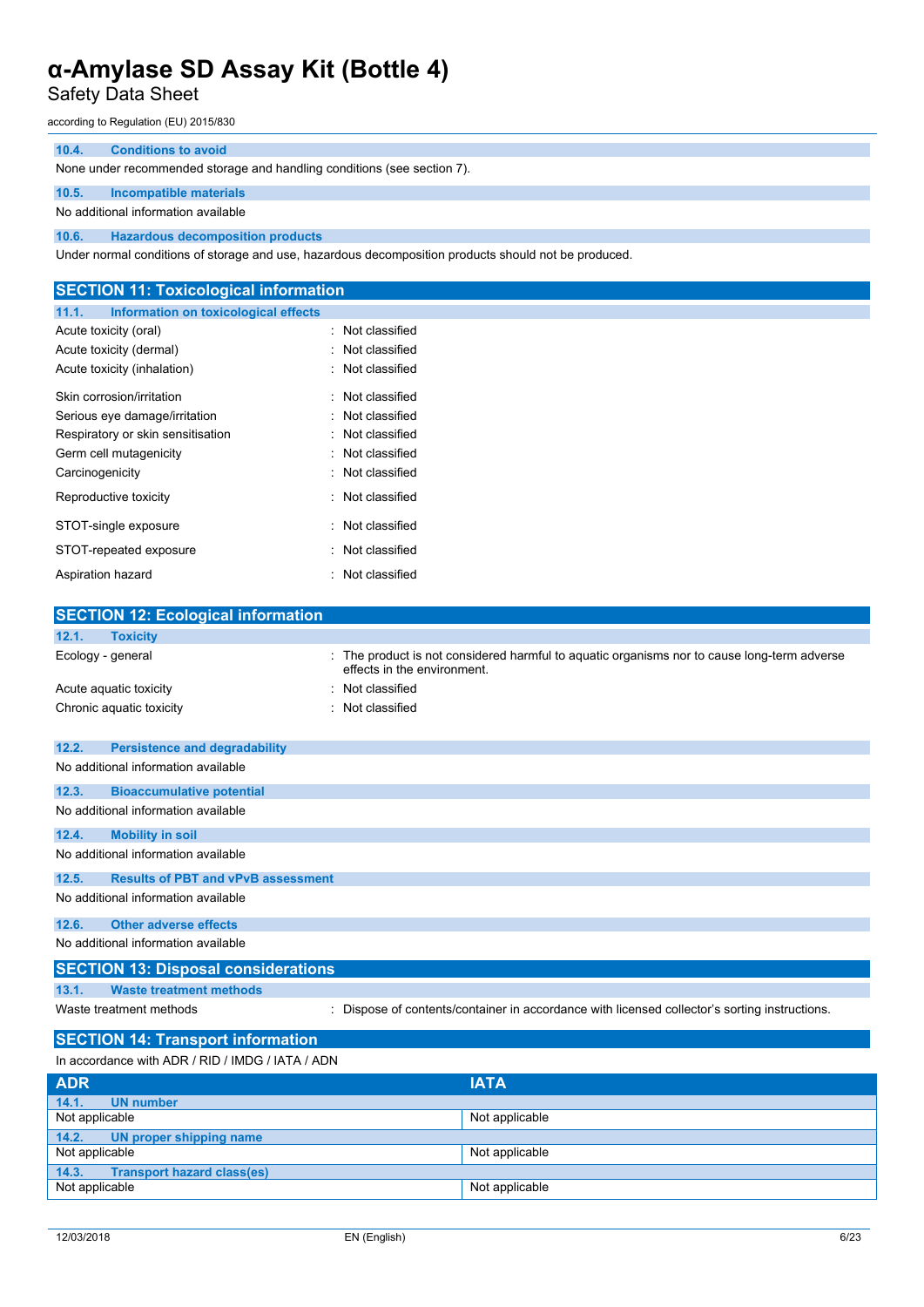Safety Data Sheet

according to Regulation (EU) 2015/830

| <b>ADR</b>                    | <b>IATA</b>                            |
|-------------------------------|----------------------------------------|
| 14.4.<br><b>Packing group</b> |                                        |
| Not applicable                | Not applicable                         |
| 14.5. Environmental hazards   |                                        |
| Not applicable                | Not applicable                         |
|                               | No supplementary information available |

### **14.6. Special precautions for user**

**- Overland transport**

Not applicable

## **- Air transport**

Not applicable

**14.7. Transport in bulk according to Annex II of Marpol and the IBC Code**

## Not applicable

## **SECTION 15: Regulatory information**

**15.1. Safety, health and environmental regulations/legislation specific for the substance or mixture**

### **15.1.1. EU-Regulations**

Contains no REACH substances with Annex XVII restrictions Contains no substance on the REACH candidate list Contains no REACH Annex XIV substances

#### **15.1.2. National regulations**

No additional information available

### **15.2. Chemical safety assessment**

No chemical safety assessment has been carried out

**SECTION 16: Other information**

SDS EU (REACH Annex II)

This information is based on our current knowledge and is intended to describe the product for the purposes of health, safety and environmental requirements only. It should not therefore be<br>construed as guaranteeing any sp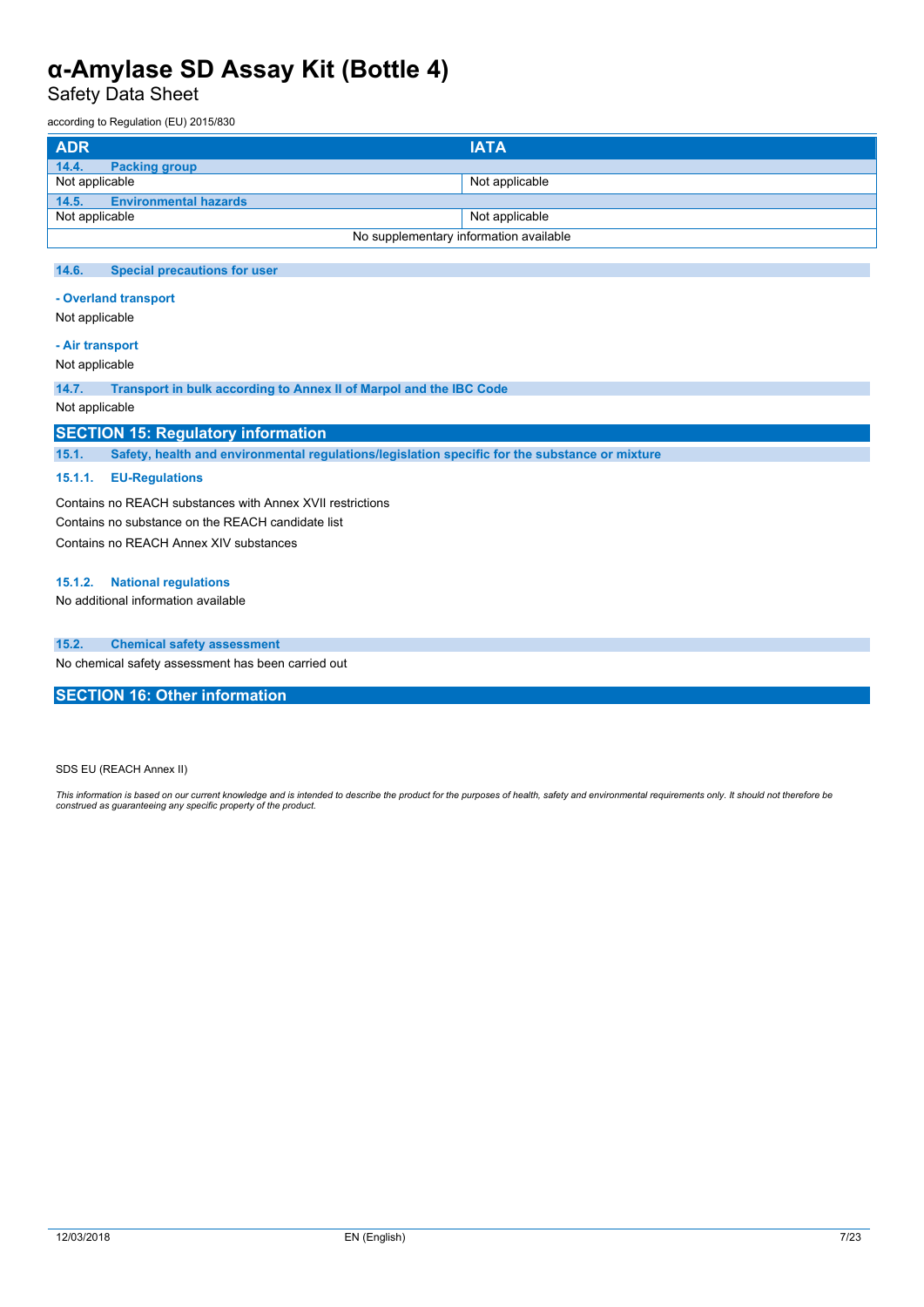

Safety Data Sheet

according to Regulation (EU) 2015/830

|                          | Megazyme                                                                                                                        | Date of issue: 23/02/2015        | Revision date: 31/08/2017                                                                                                                                                                                                                                                                                                                                             | Supersedes: 05/08/2016 | Version: 1.3 |
|--------------------------|---------------------------------------------------------------------------------------------------------------------------------|----------------------------------|-----------------------------------------------------------------------------------------------------------------------------------------------------------------------------------------------------------------------------------------------------------------------------------------------------------------------------------------------------------------------|------------------------|--------------|
|                          |                                                                                                                                 |                                  | SECTION 1: Identification of the substance/mixture and of the company/undertaking                                                                                                                                                                                                                                                                                     |                        |              |
| 1.1.                     | <b>Product identifier</b>                                                                                                       |                                  |                                                                                                                                                                                                                                                                                                                                                                       |                        |              |
| Product form             |                                                                                                                                 | : Mixture                        |                                                                                                                                                                                                                                                                                                                                                                       |                        |              |
| Product name             |                                                                                                                                 |                                  | α-Amylase SD Assay Kit (Bottle 3)                                                                                                                                                                                                                                                                                                                                     |                        |              |
| Product code             |                                                                                                                                 | K-AMYLSD (Bottle 3)              |                                                                                                                                                                                                                                                                                                                                                                       |                        |              |
| 1.2.                     |                                                                                                                                 |                                  | Relevant identified uses of the substance or mixture and uses advised against                                                                                                                                                                                                                                                                                         |                        |              |
| 1.2.1.                   | <b>Relevant identified uses</b>                                                                                                 |                                  |                                                                                                                                                                                                                                                                                                                                                                       |                        |              |
| Main use category        |                                                                                                                                 | Professional use                 |                                                                                                                                                                                                                                                                                                                                                                       |                        |              |
|                          | Use of the substance/mixture                                                                                                    | Use as laboratory reagent        |                                                                                                                                                                                                                                                                                                                                                                       |                        |              |
| 1.2.2.                   | <b>Uses advised against</b>                                                                                                     |                                  |                                                                                                                                                                                                                                                                                                                                                                       |                        |              |
|                          | No additional information available                                                                                             |                                  |                                                                                                                                                                                                                                                                                                                                                                       |                        |              |
| 1.3.                     | Details of the supplier of the safety data sheet                                                                                |                                  |                                                                                                                                                                                                                                                                                                                                                                       |                        |              |
| Manufacturer<br>Megazyme | <b>Bray Business Park</b><br>A98 YV29 Bray - Ireland<br>T +353 12861220 - F +353 12861264<br>cs@megazyme.com - www.megazyme.com |                                  |                                                                                                                                                                                                                                                                                                                                                                       |                        |              |
| 1.4.                     | <b>Emergency telephone number</b><br>Emergency number                                                                           |                                  | $: +353$ 12861220 [9 am to 5 pm GMT - Monday to Friday]                                                                                                                                                                                                                                                                                                               |                        |              |
|                          |                                                                                                                                 |                                  |                                                                                                                                                                                                                                                                                                                                                                       |                        |              |
| 2.1.                     | <b>SECTION 2: Hazards identification</b><br><b>Classification of the substance or mixture</b>                                   |                                  |                                                                                                                                                                                                                                                                                                                                                                       |                        |              |
|                          |                                                                                                                                 |                                  |                                                                                                                                                                                                                                                                                                                                                                       |                        |              |
|                          | Classification according to Regulation (EC) No. 1272/2008 [CLP]                                                                 |                                  |                                                                                                                                                                                                                                                                                                                                                                       |                        |              |
|                          | Skin corrosion/irritation, Category 2                                                                                           | H315                             |                                                                                                                                                                                                                                                                                                                                                                       |                        |              |
| 2                        | Serious eye damage/eye irritation, Category H319                                                                                |                                  |                                                                                                                                                                                                                                                                                                                                                                       |                        |              |
| irritation               | Specific target organ toxicity — Single<br>exposure, Category 3, Respiratory tract                                              | H335                             |                                                                                                                                                                                                                                                                                                                                                                       |                        |              |
|                          | Full text of H statements : see section 16                                                                                      |                                  |                                                                                                                                                                                                                                                                                                                                                                       |                        |              |
|                          | Adverse physicochemical, human health and environmental effects                                                                 |                                  |                                                                                                                                                                                                                                                                                                                                                                       |                        |              |
|                          | May cause respiratory irritation. Causes skin irritation. Causes serious eye irritation.                                        |                                  |                                                                                                                                                                                                                                                                                                                                                                       |                        |              |
| 2.2.                     | <b>Label elements</b>                                                                                                           |                                  |                                                                                                                                                                                                                                                                                                                                                                       |                        |              |
|                          | Labelling according to Regulation (EC) No. 1272/2008 [CLP]                                                                      |                                  |                                                                                                                                                                                                                                                                                                                                                                       |                        |              |
|                          | Hazard pictograms (CLP)                                                                                                         |                                  |                                                                                                                                                                                                                                                                                                                                                                       |                        |              |
|                          |                                                                                                                                 | GHS07                            |                                                                                                                                                                                                                                                                                                                                                                       |                        |              |
| Signal word (CLP)        |                                                                                                                                 | : Warning                        |                                                                                                                                                                                                                                                                                                                                                                       |                        |              |
|                          | Hazardous ingredients                                                                                                           | Trisodium orthophosphate         |                                                                                                                                                                                                                                                                                                                                                                       |                        |              |
|                          | Hazard statements (CLP)                                                                                                         | : H315 - Causes skin irritation. | H319 - Causes serious eye irritation<br>H335 - May cause respiratory irritation.                                                                                                                                                                                                                                                                                      |                        |              |
|                          | Precautionary statements (CLP)                                                                                                  |                                  | : P261 - Avoid breathing mist, spray.<br>P264 - Wash hands thoroughly after handling.<br>P271 - Use only outdoors or in a well-ventilated area.<br>P280 - Wear protective gloves, protective clothing, eye protection<br>P302+P352 - IF ON SKIN: Wash with plenty of water.<br>P304+P340 - IF INHALED: Remove person to fresh air and keep comfortable for breathing. |                        |              |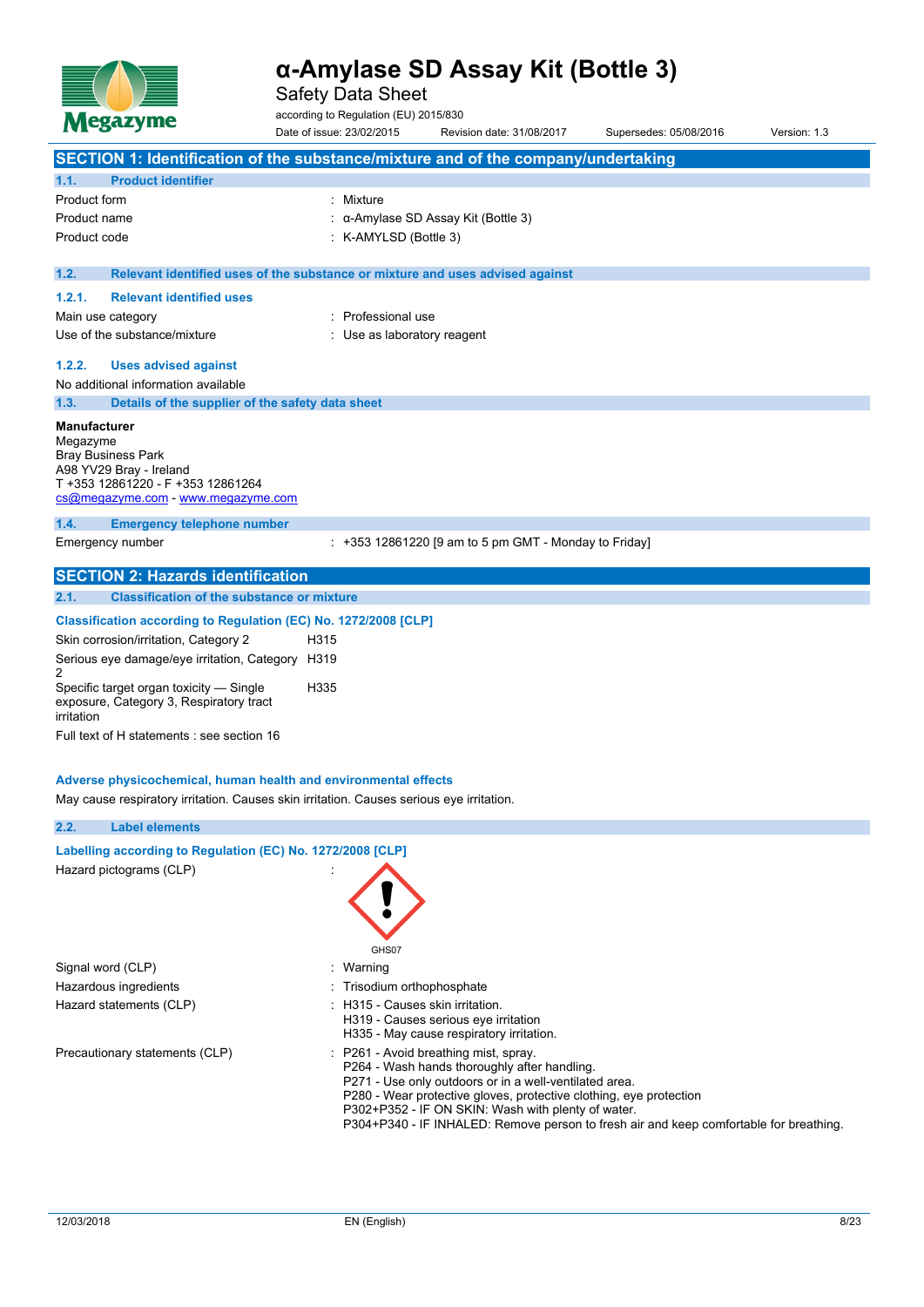Safety Data Sheet

according to Regulation (EU) 2015/830

|  |  |  | Labelling according to: exemption for packages of a capacity of 125ml or less |  |
|--|--|--|-------------------------------------------------------------------------------|--|
|--|--|--|-------------------------------------------------------------------------------|--|



| 2.3. | <b>Other hazards</b> |  |
|------|----------------------|--|
|      |                      |  |

No additional information available

|  | <b>SECTION 3: Composition/information on ingredients</b> |  |
|--|----------------------------------------------------------|--|
|--|----------------------------------------------------------|--|

# **3.1. Substances**

Not applicable

## **3.2. Mixtures**

| <b>Name</b>              | <b>Product identifier</b>                                                                            | $\frac{9}{6}$ | <b>Classification according to</b><br><b>Regulation (EC) No.</b><br>1272/2008 [CLP] |
|--------------------------|------------------------------------------------------------------------------------------------------|---------------|-------------------------------------------------------------------------------------|
| Trisodium orthophosphate | (CAS-No.) 7601-54-9, 10101-89-0, 56802-<br>99-4<br>(EC-No.) 231-509-8<br>(REACH-no) 01-2119489800-32 | $20 - 30$     | Skin Irrit. 2, H315<br>Eye Irrit. 2, H319<br>STOT SE 3. H335                        |

Full text of H-statements: see section 16

| <b>SECTION 4: First aid measures</b>                                        |                                                                                                                                                                                   |  |
|-----------------------------------------------------------------------------|-----------------------------------------------------------------------------------------------------------------------------------------------------------------------------------|--|
| 4.1.<br><b>Description of first aid measures</b>                            |                                                                                                                                                                                   |  |
| First-aid measures general                                                  | Call a poison center or a doctor if you feel unwell.                                                                                                                              |  |
| First-aid measures after inhalation                                         | Remove person to fresh air and keep comfortable for breathing. Call a poison center or a<br>doctor if you feel unwell.                                                            |  |
| First-aid measures after skin contact                                       | Wash skin with plenty of water. Take off contaminated clothing. If skin irritation occurs: Get<br>medical advice/attention.                                                       |  |
| First-aid measures after eye contact                                        | Rinse cautiously with water for several minutes. Remove contact lenses, if present and easy to<br>do. Continue rinsing. If eye irritation persists: Get medical advice/attention. |  |
| First-aid measures after ingestion                                          | : Call a poison center or a doctor if you feel unwell.                                                                                                                            |  |
| 4.2.<br>Most important symptoms and effects, both acute and delayed         |                                                                                                                                                                                   |  |
| Symptoms/effects after inhalation                                           | May cause respiratory irritation.                                                                                                                                                 |  |
| Symptoms/effects after skin contact                                         | Irritation.                                                                                                                                                                       |  |
| Symptoms/effects after eye contact                                          | : Eye irritation.                                                                                                                                                                 |  |
| 4.3.                                                                        | Indication of any immediate medical attention and special treatment needed                                                                                                        |  |
| Treat symptomatically.                                                      |                                                                                                                                                                                   |  |
| <b>SECTION 5: Firefighting measures</b>                                     |                                                                                                                                                                                   |  |
| 5.1.<br><b>Extinguishing media</b>                                          |                                                                                                                                                                                   |  |
| Suitable extinguishing media                                                | : Water spray. Dry powder. Foam. Carbon dioxide.                                                                                                                                  |  |
| 5.2.<br>Special hazards arising from the substance or mixture               |                                                                                                                                                                                   |  |
| Hazardous decomposition products in case of<br>fire                         | : Toxic fumes may be released.                                                                                                                                                    |  |
| 5.3.<br><b>Advice for firefighters</b>                                      |                                                                                                                                                                                   |  |
| Protection during firefighting                                              | Do not attempt to take action without suitable protective equipment. Self-contained breathing<br>apparatus. Complete protective clothing.                                         |  |
| <b>SECTION 6: Accidental release measures</b>                               |                                                                                                                                                                                   |  |
| 6.1.<br>Personal precautions, protective equipment and emergency procedures |                                                                                                                                                                                   |  |
| 6.1.1.<br>For non-emergency personnel                                       |                                                                                                                                                                                   |  |
| <b>Emergency procedures</b>                                                 | Ventilate spillage area. Avoid breathing spray, mist. Avoid contact with skin and eyes.                                                                                           |  |
| 12/03/2018                                                                  | 9/23<br>EN (English)                                                                                                                                                              |  |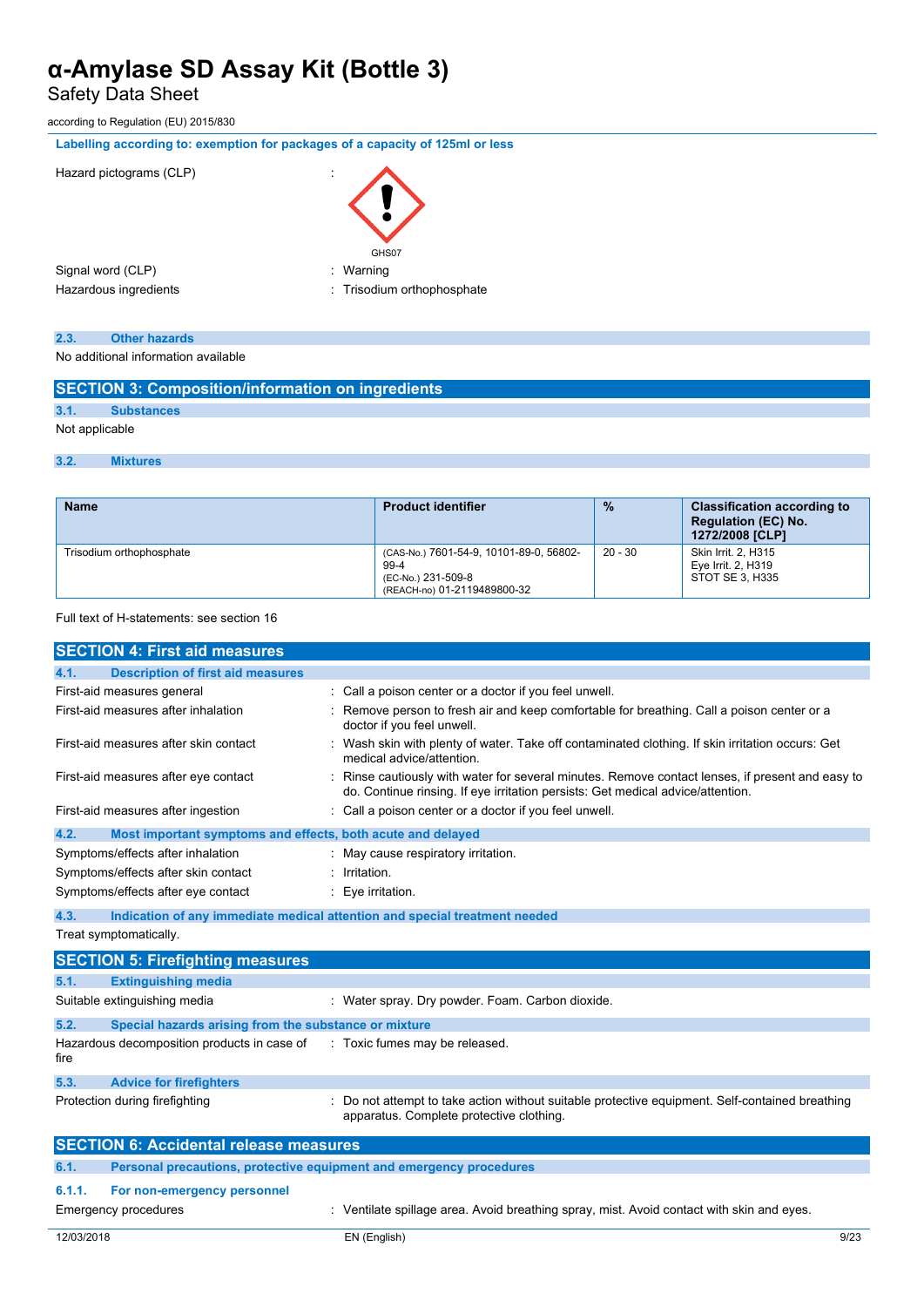Safety Data Sheet

### according to Regulation (EU) 2015/830

| 6.1.2.            | For emergency responders                                            |                                                                                                                                                              |
|-------------------|---------------------------------------------------------------------|--------------------------------------------------------------------------------------------------------------------------------------------------------------|
|                   | Protective equipment                                                | Do not attempt to take action without suitable protective equipment. For further information<br>refer to section 8: "Exposure controls/personal protection". |
| 6.2.              | <b>Environmental precautions</b>                                    |                                                                                                                                                              |
|                   | Avoid release to the environment.                                   |                                                                                                                                                              |
| 6.3.              | Methods and material for containment and cleaning up                |                                                                                                                                                              |
|                   | Methods for cleaning up                                             | : Take up liquid spill into absorbent material.                                                                                                              |
| Other information |                                                                     | Dispose of materials or solid residues at an authorized site.                                                                                                |
| 6.4.              | <b>Reference to other sections</b>                                  |                                                                                                                                                              |
|                   | For further information refer to section 13.                        |                                                                                                                                                              |
|                   | <b>SECTION 7: Handling and storage</b>                              |                                                                                                                                                              |
| 7.1.              | <b>Precautions for safe handling</b>                                |                                                                                                                                                              |
|                   | Precautions for safe handling                                       | : Use only outdoors or in a well-ventilated area. Avoid breathing spray, mist. Avoid contact with<br>skin and eyes. Wear personal protective equipment.      |
|                   | Hygiene measures                                                    | Wash contaminated clothing before reuse. Do not eat, drink or smoke when using this product.<br>Always wash hands after handling the product.                |
| 7.2.              | <b>Conditions for safe storage, including any incompatibilities</b> |                                                                                                                                                              |
|                   | Storage conditions                                                  | : Store locked up. Store in a well-ventilated place. Keep container tightly closed. Keep cool.                                                               |
| 7.3.              | <b>Specific end use(s)</b>                                          |                                                                                                                                                              |
|                   | No additional information available                                 |                                                                                                                                                              |
|                   | <b>SECTION 8: Exposure controls/personal protection</b>             |                                                                                                                                                              |
| 8.1.              | <b>Control parameters</b>                                           |                                                                                                                                                              |
|                   | No additional information available                                 |                                                                                                                                                              |

### **8.2. Exposure controls**

## **Appropriate engineering controls:**

Ensure good ventilation of the work station.

### **Hand protection:**

## Protective gloves

| Type              | <b>Material</b>      |             | Thickness (mm) | Penetration | Standard      |
|-------------------|----------------------|-------------|----------------|-------------|---------------|
| Disposable gloves | Nitrile rubber (NBR) | 60 minutes) |                |             | <b>EN 374</b> |

# **Eye protection:**

Safety glasses

| Type           | Use            | Characteristics   | Standard |
|----------------|----------------|-------------------|----------|
| Safety glasses | <b>Droplet</b> | With side shields | EN 166   |

## **Skin and body protection:**

Wear suitable protective clothing

| <b>Type</b> | Standaro |
|-------------|----------|
| Lab coat    |          |

## **Respiratory protection:**

In case of insufficient ventilation, wear suitable respiratory equipment

| <b>Device</b> | Filter type | :ondition                       | Standaro       |
|---------------|-------------|---------------------------------|----------------|
| Dust mask     | Tvpe P1     | Protection for Liquid particles | EN 143. EN 149 |

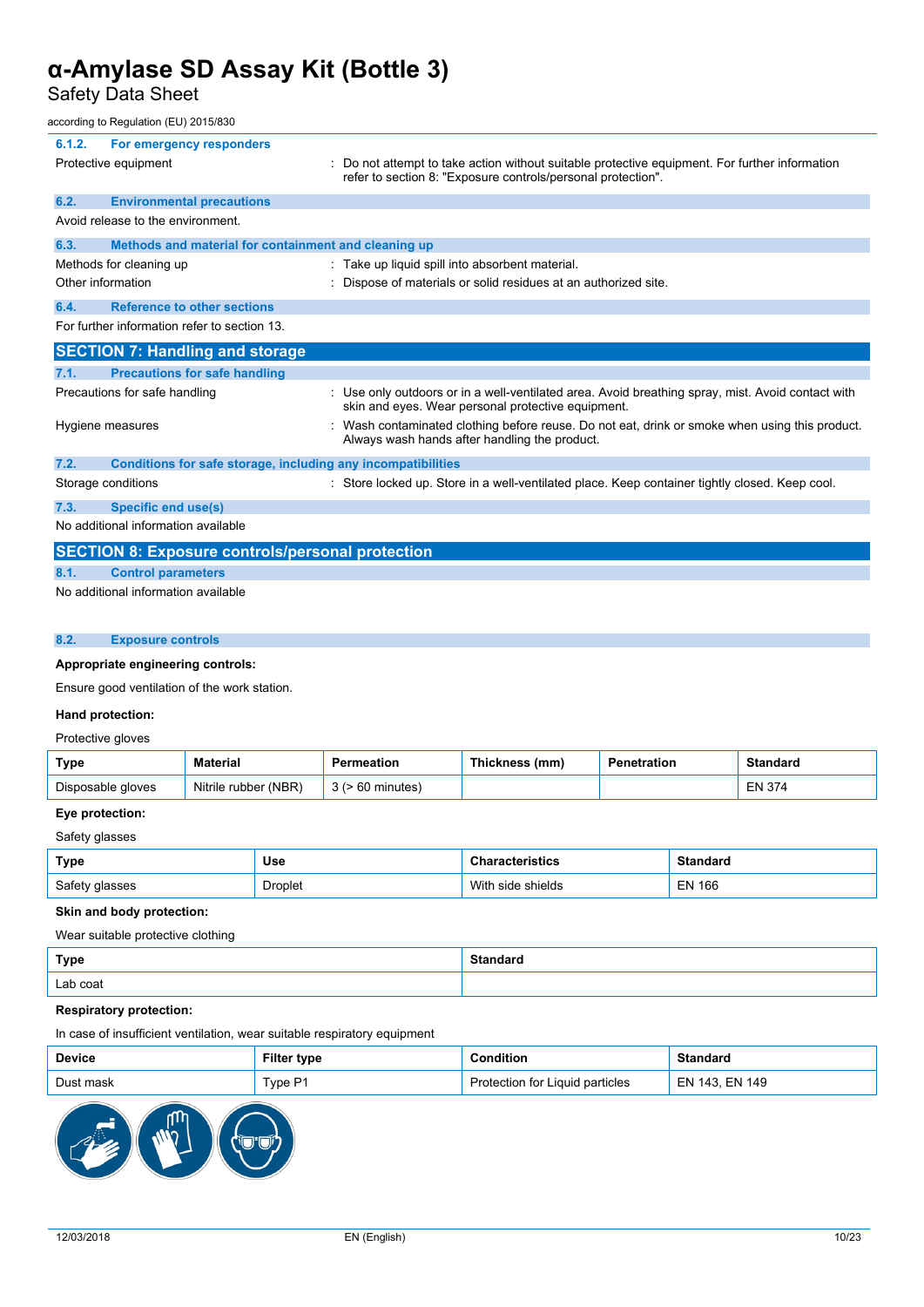Safety Data Sheet

according to Regulation (EU) 2015/830

## **Environmental exposure controls:**

Avoid release to the environment.

| <b>SECTION 9: Physical and chemical properties</b>            |  |  |
|---------------------------------------------------------------|--|--|
| 9.1.<br>Information on basic physical and chemical properties |  |  |
| Liquid                                                        |  |  |
| Colourless.                                                   |  |  |
| No data available                                             |  |  |
| No data available                                             |  |  |
| 11                                                            |  |  |
| No data available                                             |  |  |
| Not applicable                                                |  |  |
| No data available                                             |  |  |
| No data available                                             |  |  |
| No data available                                             |  |  |
| No data available                                             |  |  |
| No data available                                             |  |  |
| Not applicable                                                |  |  |
| No data available                                             |  |  |
| No data available                                             |  |  |
| No data available                                             |  |  |
| Soluble in water.                                             |  |  |
| No data available                                             |  |  |
| No data available                                             |  |  |
| No data available                                             |  |  |
| No data available                                             |  |  |
| No data available                                             |  |  |
| Ì.                                                            |  |  |
|                                                               |  |  |

## **9.2. Other information**

No additional information available

| <b>SECTION 10: Stability and reactivity</b>                                        |                                           |  |
|------------------------------------------------------------------------------------|-------------------------------------------|--|
| 10.1.                                                                              | <b>Reactivity</b>                         |  |
| The product is non-reactive under normal conditions of use, storage and transport. |                                           |  |
| 10.2.                                                                              | <b>Chemical stability</b>                 |  |
| Stable under normal conditions.                                                    |                                           |  |
| 10.3.                                                                              | <b>Possibility of hazardous reactions</b> |  |
| No dangerous reactions known under normal conditions of use.                       |                                           |  |
| 10.4.                                                                              | <b>Conditions to avoid</b>                |  |
| None under recommended storage and handling conditions (see section 7).            |                                           |  |
| 10.5.                                                                              | Incompatible materials                    |  |
| No additional information available                                                |                                           |  |
| 10.6.                                                                              | <b>Hazardous decomposition products</b>   |  |

Under normal conditions of storage and use, hazardous decomposition products should not be produced.

| <b>SECTION 11: Toxicological information</b>                 |                                                                             |  |  |
|--------------------------------------------------------------|-----------------------------------------------------------------------------|--|--|
| 11.1.<br>Information on toxicological effects                |                                                                             |  |  |
| Acute toxicity (oral)                                        | : Not classified                                                            |  |  |
| Acute toxicity (dermal)                                      | : Not classified                                                            |  |  |
| Acute toxicity (inhalation)                                  | Not classified                                                              |  |  |
| Trisodium orthophosphate (7601-54-9, 10101-89-0, 56802-99-4) |                                                                             |  |  |
| LD50 oral rat                                                | 4800 mg/kg rat                                                              |  |  |
| LD50 oral                                                    | > 2000 mg/kg bodyweight                                                     |  |  |
| LD50 dermal rat                                              | > 2000 mg/kg bodyweight (Rat: Read-across: OECD 402: Acute Dermal Toxicity) |  |  |
| LD50 dermal rabbit                                           | > 2000 mg/kg rabbit                                                         |  |  |
|                                                              |                                                                             |  |  |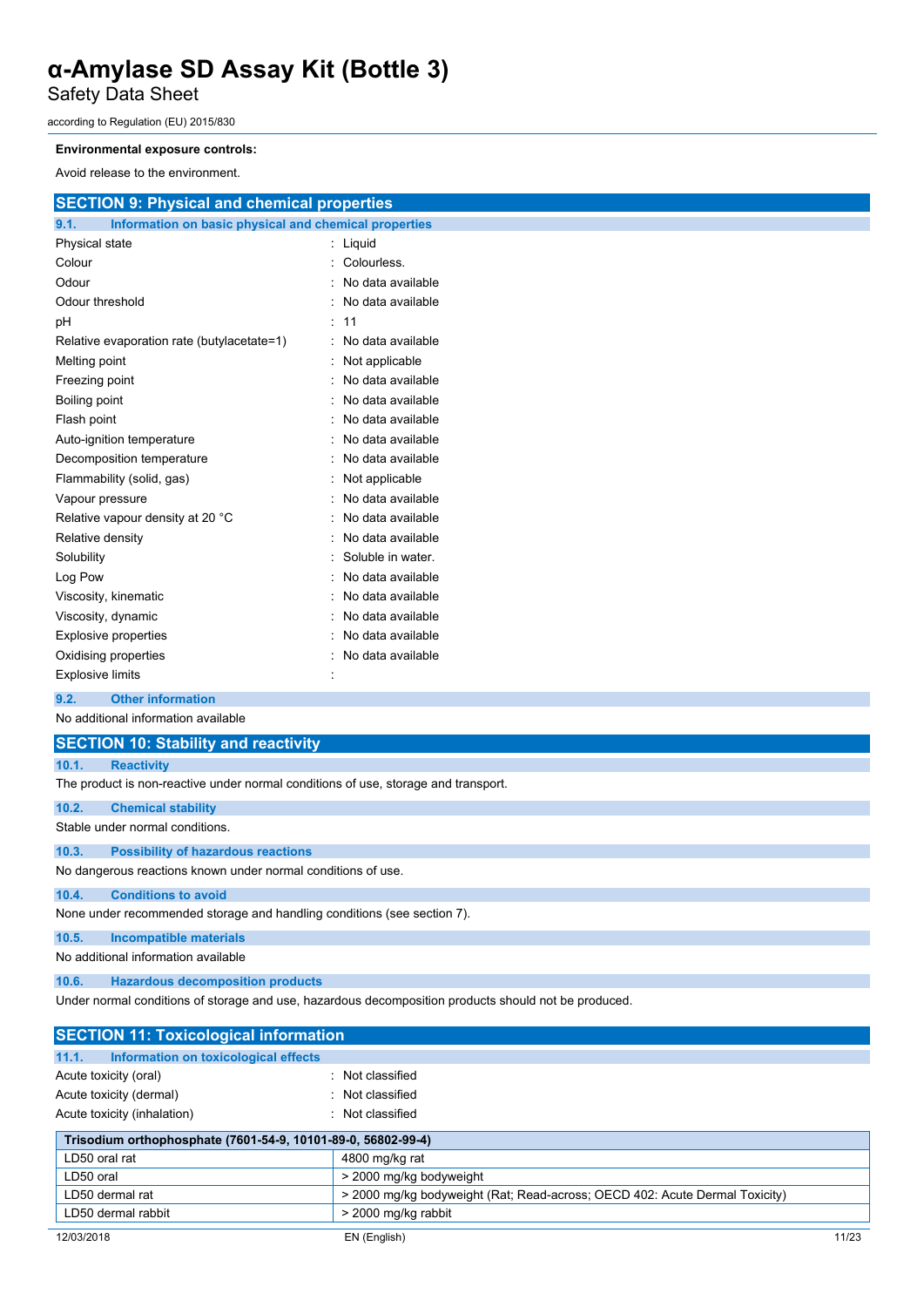Safety Data Sheet

according to Regulation (EU) 2015/830

| Trisodium orthophosphate (7601-54-9, 10101-89-0, 56802-99-4) |  |  |
|--------------------------------------------------------------|--|--|
| > 2000 mg/kg bodyweight                                      |  |  |
| $> 2160$ mg/l                                                |  |  |
| : Causes skin irritation.                                    |  |  |
| pH: 11                                                       |  |  |
| : Causes serious eye irritation.                             |  |  |
| pH: 11                                                       |  |  |
| : Not classified                                             |  |  |
| : Not classified                                             |  |  |
| : Not classified                                             |  |  |
| : Not classified                                             |  |  |
| : May cause respiratory irritation.                          |  |  |
| : Not classified                                             |  |  |
| Not classified<br>٠                                          |  |  |
|                                                              |  |  |

| <b>SECTION 12: Ecological information</b>                    |                                                                                                                          |
|--------------------------------------------------------------|--------------------------------------------------------------------------------------------------------------------------|
| 12.1.<br><b>Toxicity</b>                                     |                                                                                                                          |
| Ecology - general                                            | The product is not considered harmful to aguatic organisms nor to cause long-term adverse<br>effects in the environment. |
| Acute aguatic toxicity                                       | Not classified                                                                                                           |
| Chronic aquatic toxicity                                     | Not classified                                                                                                           |
| Trisodium orthophosphate (7601-54-9, 10101-89-0, 56802-99-4) |                                                                                                                          |
| $1$ $C$ $50$ $f$ <sub><math>c</math></sub> $h$ $2$           | 220 mall (06 h. Lonomic macrochirus)                                                                                     |

| LC50 fish 2  | 220 mg/l (96 h; Lepomis macrochirus)     |
|--------------|------------------------------------------|
| EC50 Daphnia | 0 mg/l (LC50; 50 h; Daphnia magna)<br>20 |

### **12.2. Persistence and degradability**

| Trisodium orthophosphate (7601-54-9, 10101-89-0, 56802-99-4)                                                                     |                                                                                                                                          |  |
|----------------------------------------------------------------------------------------------------------------------------------|------------------------------------------------------------------------------------------------------------------------------------------|--|
| Persistence and degradability                                                                                                    | No (test)data on mobility of the substance available. Biodegradability: Not applicable.<br>Biodegradability in water: no data available. |  |
| Biochemical oxygen demand (BOD)                                                                                                  | Not applicable                                                                                                                           |  |
| Chemical oxygen demand (COD)                                                                                                     | Not applicable                                                                                                                           |  |
| ThOD                                                                                                                             | Not applicable                                                                                                                           |  |
| BOD (% of ThOD)                                                                                                                  | Not applicable                                                                                                                           |  |
| $\sim$ $\sim$<br>the contract of the contract of the contract of the contract of the contract of the contract of the contract of |                                                                                                                                          |  |

| 12.3. | <b>Bioaccumulative potential</b> |  |
|-------|----------------------------------|--|
|       |                                  |  |

| Trisodium orthophosphate (7601-54-9, 10101-89-0, 56802-99-4) |                                    |  |
|--------------------------------------------------------------|------------------------------------|--|
| Log Pow                                                      | -7.64                              |  |
| Bioaccumulative potential                                    | No bioaccumulation data available. |  |
| 12.4.<br><b>Mobility in soil</b>                             |                                    |  |
| No additional information available                          |                                    |  |

### **12.5. Results of PBT and vPvB assessment**

No additional information available

# **12.6. Other adverse effects**

No additional information available

## **SECTION 13: Disposal considerations**

### **13.1. Waste treatment methods**

Waste treatment methods **interpretent in the Contents-Container** in accordance with licensed collector's sorting instructions.

# **SECTION 14: Transport information**

| In accordance with ADR / RID / IMDG / IATA / ADN |                |  |
|--------------------------------------------------|----------------|--|
| <b>ADR</b>                                       | <b>IATA</b>    |  |
| 14.1.<br>UN number                               |                |  |
| Not applicable                                   | Not applicable |  |
| 14.2. UN proper shipping name                    |                |  |
| Not applicable                                   | Not applicable |  |
|                                                  |                |  |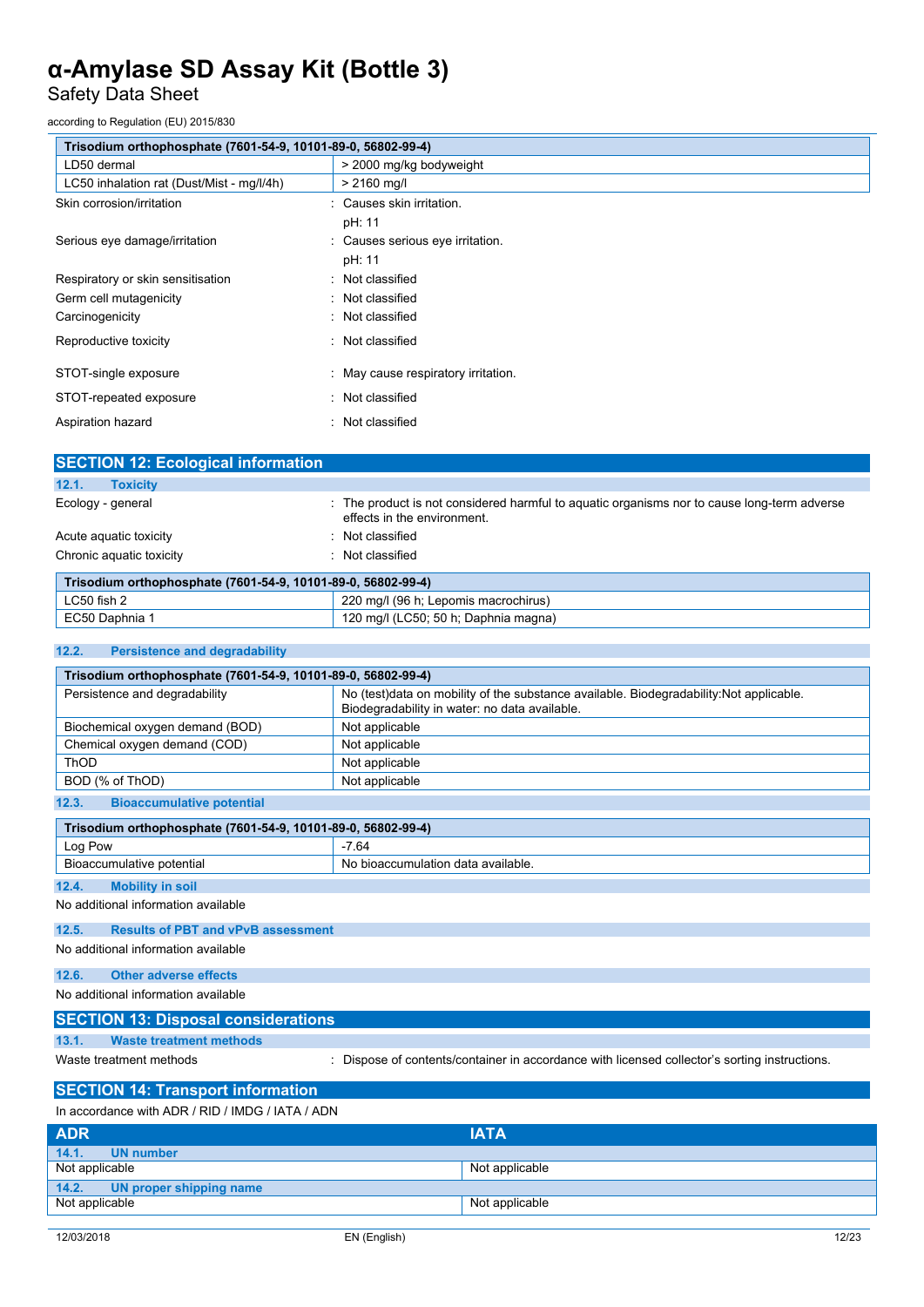Safety Data Sheet

according to Regulation (EU) 2015/830

| <b>ADR</b>                                 | <b>IATA</b>                            |
|--------------------------------------------|----------------------------------------|
| 14.3.<br><b>Transport hazard class(es)</b> |                                        |
| Not applicable                             | Not applicable                         |
| 14.4.<br><b>Packing group</b>              |                                        |
| Not applicable                             | Not applicable                         |
| <b>Environmental hazards</b><br>14.5.      |                                        |
| Not applicable                             | Not applicable                         |
|                                            | No supplementary information available |

### **14.6. Special precautions for user**

### **- Overland transport**

Not applicable

## **- Air transport**

Not applicable

**14.7. Transport in bulk according to Annex II of Marpol and the IBC Code**

Not applicable

## **SECTION 15: Regulatory information**

**15.1. Safety, health and environmental regulations/legislation specific for the substance or mixture**

#### **15.1.1. EU-Regulations**

The following restrictions are applicable according to Annex XVII of the REACH Regulation (EC) No 1907/2006:

| 3(b) Substances or mixtures fulfilling the criteria for any of the following<br>hazard classes or categories set out in Annex I to Regulation (EC) No<br>1272/2008: Hazard classes 3.1 to 3.6, 3.7 adverse effects on sexual<br>function and fertility or on development, 3.8 effects other than narcotic<br>effects, 3.9 and 3.10 | α-Amylase SD Assay Kit (Bottle 3) |
|------------------------------------------------------------------------------------------------------------------------------------------------------------------------------------------------------------------------------------------------------------------------------------------------------------------------------------|-----------------------------------|
|------------------------------------------------------------------------------------------------------------------------------------------------------------------------------------------------------------------------------------------------------------------------------------------------------------------------------------|-----------------------------------|

Contains no substance on the REACH candidate list

Contains no REACH Annex XIV substances

#### **15.1.2. National regulations**

No additional information available

## **15.2. Chemical safety assessment**

No chemical safety assessment has been carried out

## **SECTION 16: Other information**

### Full text of H- and EUH-statements:

| Eye Irrit. 2  | Serious eye damage/eye irritation, Category 2                                              |
|---------------|--------------------------------------------------------------------------------------------|
| Skin Irrit, 2 | Skin corrosion/irritation, Category 2                                                      |
| STOT SE 3     | Specific target organ toxicity — Single exposure, Category 3, Respiratory tract irritation |
| H315          | Causes skin irritation.                                                                    |
| H319          | Causes serious eye irritation                                                              |
| H335          | May cause respiratory irritation.                                                          |

SDS EU (REACH Annex II)

This information is based on our current knowledge and is intended to describe the product for the purposes of health, safety and environmental requirements only. It should not therefore be<br>construed as guaranteeing any sp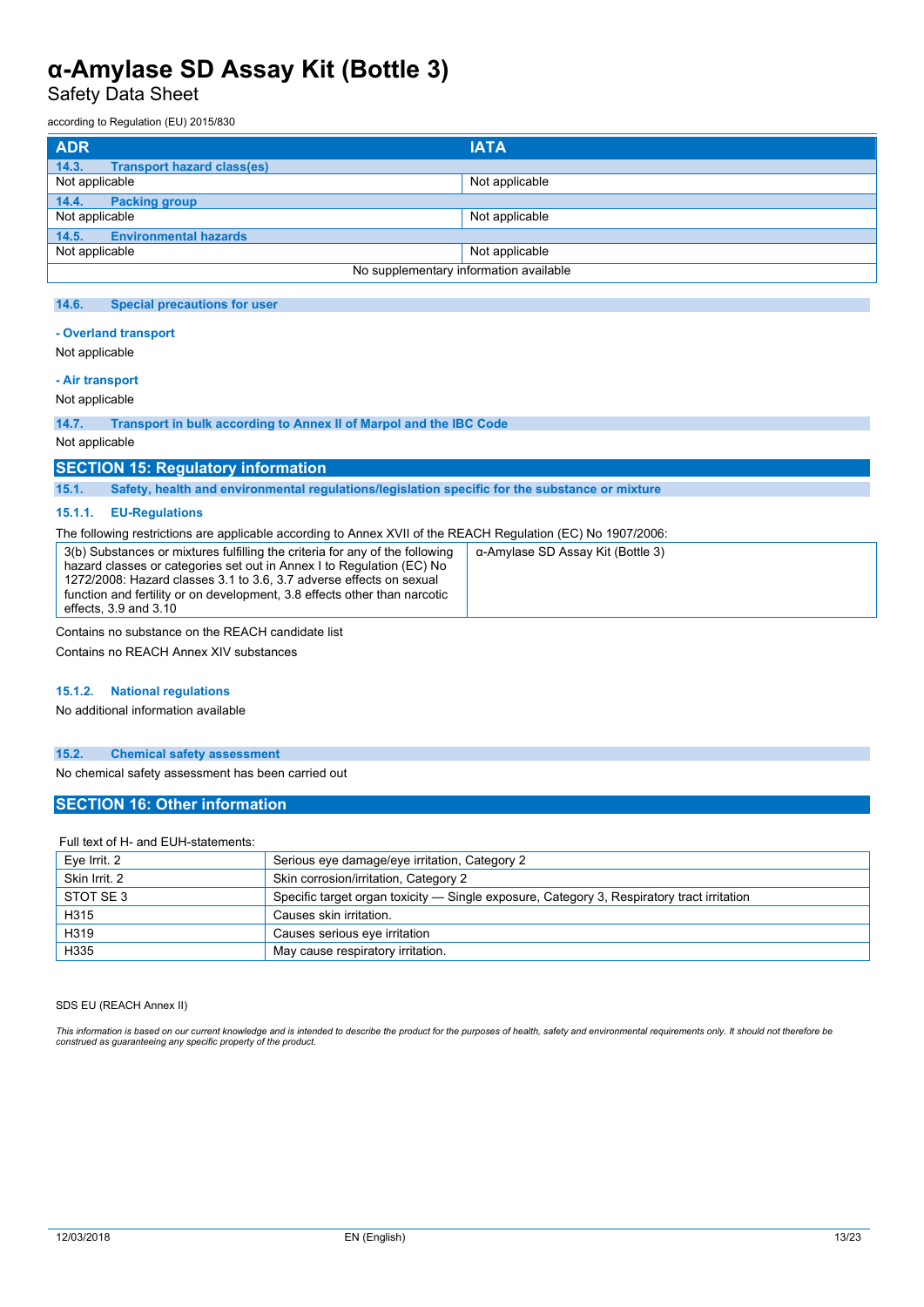

Safety Data Sheet

according to Regulation (EU) 2015/830

|                                 | <b>Megazyme</b>                                                                                                                                                                                                        | according to Regulation (EU) 2015/830<br>Date of issue: 23/02/2015            | Revision date: 31/08/2017                                                                                   | Supersedes: 05/08/2016 | Version: 1.3 |
|---------------------------------|------------------------------------------------------------------------------------------------------------------------------------------------------------------------------------------------------------------------|-------------------------------------------------------------------------------|-------------------------------------------------------------------------------------------------------------|------------------------|--------------|
|                                 | SECTION 1: Identification of the substance/mixture and of the company/undertaking                                                                                                                                      |                                                                               |                                                                                                             |                        |              |
| 1.1.                            | <b>Product identifier</b>                                                                                                                                                                                              |                                                                               |                                                                                                             |                        |              |
| <b>Product form</b>             |                                                                                                                                                                                                                        | : Mixture                                                                     |                                                                                                             |                        |              |
| Product name                    |                                                                                                                                                                                                                        |                                                                               | : α-Amylase SD Assay Kit (Bottle 2)                                                                         |                        |              |
| Product code                    |                                                                                                                                                                                                                        | : K-AMYLSD (Bottle 2)                                                         |                                                                                                             |                        |              |
| 1.2.                            |                                                                                                                                                                                                                        | Relevant identified uses of the substance or mixture and uses advised against |                                                                                                             |                        |              |
| 1.2.1.                          | <b>Relevant identified uses</b>                                                                                                                                                                                        |                                                                               |                                                                                                             |                        |              |
|                                 | Main use category                                                                                                                                                                                                      | Professional use                                                              |                                                                                                             |                        |              |
|                                 | Use of the substance/mixture                                                                                                                                                                                           | : Use as laboratory reagent                                                   |                                                                                                             |                        |              |
| 1.2.2.                          | <b>Uses advised against</b>                                                                                                                                                                                            |                                                                               |                                                                                                             |                        |              |
|                                 | No additional information available                                                                                                                                                                                    |                                                                               |                                                                                                             |                        |              |
| 1.3.                            | Details of the supplier of the safety data sheet                                                                                                                                                                       |                                                                               |                                                                                                             |                        |              |
| <b>Manufacturer</b><br>Megazyme | <b>Bray Business Park</b><br>A98 YV29 Bray - Ireland<br>T +353 12861220 - F +353 12861264<br>cs@megazyme.com - www.megazyme.com                                                                                        |                                                                               |                                                                                                             |                        |              |
| 1.4.                            | <b>Emergency telephone number</b>                                                                                                                                                                                      |                                                                               |                                                                                                             |                        |              |
|                                 | Emergency number                                                                                                                                                                                                       |                                                                               | $: +353$ 12861220 [9 am to 5 pm GMT - Monday to Friday]                                                     |                        |              |
|                                 | <b>SECTION 2: Hazards identification</b>                                                                                                                                                                               |                                                                               |                                                                                                             |                        |              |
| 2.1.                            | <b>Classification of the substance or mixture</b>                                                                                                                                                                      |                                                                               |                                                                                                             |                        |              |
| Not classified                  | Classification according to Regulation (EC) No. 1272/2008 [CLP]                                                                                                                                                        |                                                                               |                                                                                                             |                        |              |
| practice.                       | Adverse physicochemical, human health and environmental effects<br>To our knowledge, this product does not present any particular risk, provided it is handled in accordance with good occupational hygiene and safety |                                                                               |                                                                                                             |                        |              |
| 2.2.                            | <b>Label elements</b>                                                                                                                                                                                                  |                                                                               |                                                                                                             |                        |              |
|                                 | Labelling according to Regulation (EC) No. 1272/2008 [CLP]                                                                                                                                                             |                                                                               |                                                                                                             |                        |              |
|                                 | <b>EUH-statements</b>                                                                                                                                                                                                  |                                                                               | : EUH210 - Safety data sheet available on request.<br>EUH032 - Contact with acids liberates very toxic gas. |                        |              |
| 2.3.                            | <b>Other hazards</b>                                                                                                                                                                                                   |                                                                               |                                                                                                             |                        |              |
|                                 | No additional information available                                                                                                                                                                                    |                                                                               |                                                                                                             |                        |              |
|                                 |                                                                                                                                                                                                                        |                                                                               |                                                                                                             |                        |              |

# **SECTION 3: Composition/information on ingredients**

# **3.1. Substances**

Not applicable

**3.2. Mixtures**

| <b>Name</b> | <b>Product identifier</b>                 | $\frac{9}{6}$ | <b>Classification according to</b><br><b>Regulation (EC) No.</b><br>1272/2008 [CLP] |
|-------------|-------------------------------------------|---------------|-------------------------------------------------------------------------------------|
| Malic Acid  | (CAS-No.) 6915-15-7<br>(EC-No.) 230-022-8 | $5 - 10$      | Eye Irrit. 2, H319                                                                  |

Full text of H-statements: see section 16

| <b>SECTION 4: First aid measures</b>      |                                                                  |       |
|-------------------------------------------|------------------------------------------------------------------|-------|
| Description of first aid measures<br>4.1. |                                                                  |       |
| First-aid measures after inhalation       | : Remove person to fresh air and keep comfortable for breathing. |       |
| First-aid measures after skin contact     | Wash skin with plenty of water.                                  |       |
| 12/03/2018                                | EN (English)                                                     | 14/23 |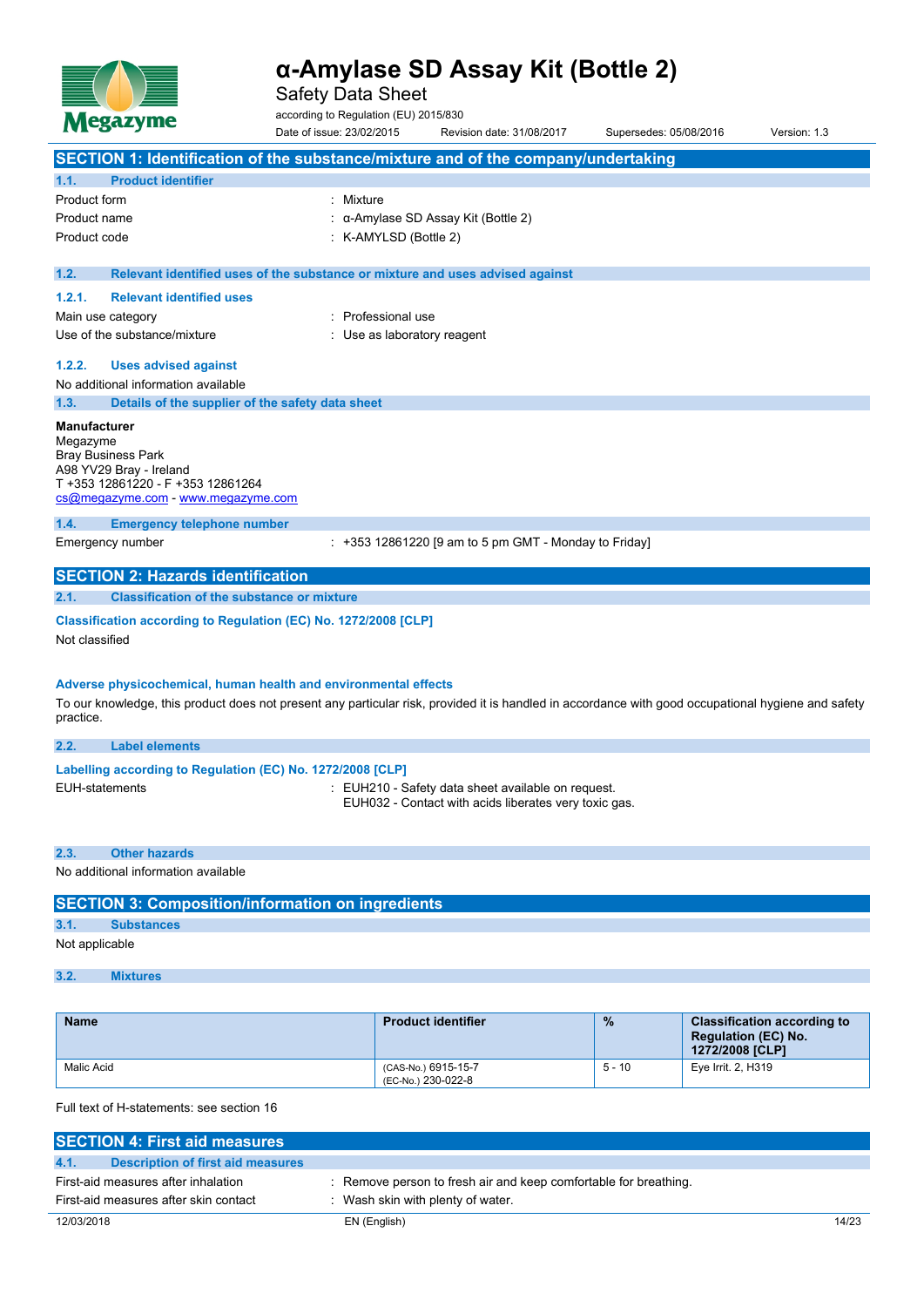Safety Data Sheet

| according to Regulation (EU) 2015/830                                       |                                                                                                                                             |
|-----------------------------------------------------------------------------|---------------------------------------------------------------------------------------------------------------------------------------------|
| First-aid measures after eye contact                                        | $\therefore$ Rinse eyes with water as a precaution.                                                                                         |
| First-aid measures after ingestion                                          | : Call a poison center or a doctor if you feel unwell.                                                                                      |
| 4.2.<br>Most important symptoms and effects, both acute and delayed         |                                                                                                                                             |
| No additional information available                                         |                                                                                                                                             |
| 4.3.                                                                        | Indication of any immediate medical attention and special treatment needed                                                                  |
| Treat symptomatically.                                                      |                                                                                                                                             |
| <b>SECTION 5: Firefighting measures</b>                                     |                                                                                                                                             |
| <b>Extinguishing media</b><br>5.1.                                          |                                                                                                                                             |
| Suitable extinguishing media                                                | : Water spray. Dry powder. Foam. Carbon dioxide.                                                                                            |
| 5.2.<br>Special hazards arising from the substance or mixture               |                                                                                                                                             |
| Hazardous decomposition products in case of<br>fire                         | : Toxic fumes may be released.                                                                                                              |
| 5.3.<br><b>Advice for firefighters</b>                                      |                                                                                                                                             |
| Protection during firefighting                                              | : Do not attempt to take action without suitable protective equipment. Self-contained breathing<br>apparatus. Complete protective clothing. |
| <b>SECTION 6: Accidental release measures</b>                               |                                                                                                                                             |
| 6.1.<br>Personal precautions, protective equipment and emergency procedures |                                                                                                                                             |
| 6.1.1.<br>For non-emergency personnel                                       |                                                                                                                                             |
| Emergency procedures                                                        | : Ventilate spillage area.                                                                                                                  |
| 6.1.2.<br>For emergency responders                                          |                                                                                                                                             |
| Protective equipment                                                        | Do not attempt to take action without suitable protective equipment. For further information                                                |
|                                                                             | refer to section 8: "Exposure controls/personal protection".                                                                                |
| 6.2.<br><b>Environmental precautions</b>                                    |                                                                                                                                             |
| Avoid release to the environment.                                           |                                                                                                                                             |
| 6.3.<br>Methods and material for containment and cleaning up                |                                                                                                                                             |
| Methods for cleaning up                                                     | : Take up liquid spill into absorbent material.                                                                                             |
| Other information                                                           | Dispose of materials or solid residues at an authorized site.                                                                               |
| <b>Reference to other sections</b><br>6.4.                                  |                                                                                                                                             |
| For further information refer to section 13.                                |                                                                                                                                             |
| <b>SECTION 7: Handling and storage</b>                                      |                                                                                                                                             |
| <b>Precautions for safe handling</b><br>7.1.                                |                                                                                                                                             |
| Precautions for safe handling                                               | : Ensure good ventilation of the work station. Wear personal protective equipment.                                                          |
| Hygiene measures                                                            | Do not eat, drink or smoke when using this product. Always wash hands after handling the<br>product.                                        |
| 7.2.<br>Conditions for safe storage, including any incompatibilities        |                                                                                                                                             |
| Storage conditions                                                          | : Store in a well-ventilated place. Keep cool.                                                                                              |
| 7.3.<br><b>Specific end use(s)</b>                                          |                                                                                                                                             |
| No additional information available                                         |                                                                                                                                             |
| <b>SECTION 8: Exposure controls/personal protection</b>                     |                                                                                                                                             |
| <b>Control parameters</b><br>8.1.                                           |                                                                                                                                             |
| No additional information available                                         |                                                                                                                                             |
| <b>Exposure controls</b><br>8.2.                                            |                                                                                                                                             |
| Appropriate engineering controls:                                           |                                                                                                                                             |

Ensure good ventilation of the work station.

## **Hand protection:**

Protective gloves

| Type              | Material                  | Permeation | Thickness (mm) | Penetration | <b>Standard</b> |
|-------------------|---------------------------|------------|----------------|-------------|-----------------|
| Disposable gloves | . (NBR)<br>Nitrile rubber | minutes    |                |             | EN 374          |

# **Eye protection:**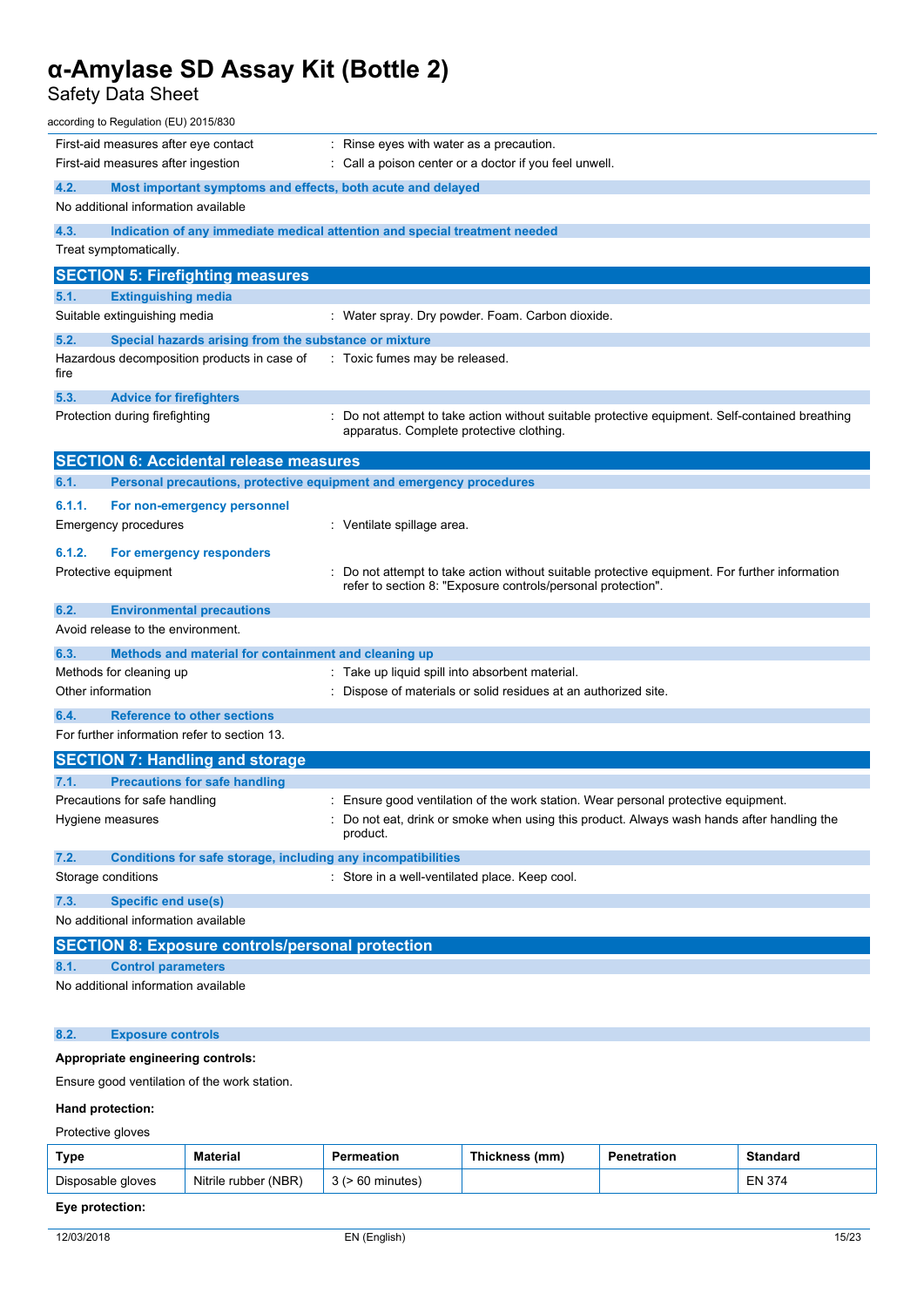Safety Data Sheet

according to Regulation (EU) 2015/830

## Safety glasses

| Type           | Use     | :teristics        | <b>Standard</b> |
|----------------|---------|-------------------|-----------------|
| Safety glasses | Droplet | With side shields | <b>EN 166</b>   |

## **Skin and body protection:**

Wear suitable protective clothing

| Type     | C <sub>tan</sub><br>Standard |
|----------|------------------------------|
| Lab coat |                              |

## **Respiratory protection:**

In case of insufficient ventilation, wear suitable respiratory equipment



### **Environmental exposure controls:**

Avoid release to the environment.

| <b>SECTION 9: Physical and chemical properties</b>            |                     |
|---------------------------------------------------------------|---------------------|
| Information on basic physical and chemical properties<br>9.1. |                     |
| Physical state                                                | : Liquid            |
| Colour                                                        | Colourless.         |
| Odour                                                         | No data available   |
| Odour threshold                                               | : No data available |
| рH                                                            | $\approx 5.4$       |
| Relative evaporation rate (butylacetate=1)                    | : No data available |
| Melting point                                                 | : Not applicable    |
| Freezing point                                                | No data available   |
| Boiling point                                                 | No data available   |
| Flash point                                                   | No data available   |
| Auto-ignition temperature                                     | No data available   |
| Decomposition temperature                                     | No data available   |
| Flammability (solid, gas)                                     | : Not applicable    |
| Vapour pressure                                               | No data available   |
| Relative vapour density at 20 °C                              | No data available   |
| Relative density                                              | No data available   |
| Solubility                                                    | Soluble in water.   |
| Log Pow                                                       | No data available   |
| Viscosity, kinematic                                          | : No data available |
| Viscosity, dynamic                                            | No data available   |
| <b>Explosive properties</b>                                   | No data available   |
| Oxidising properties                                          | No data available   |
| <b>Explosive limits</b>                                       |                     |
| <b>Other information</b><br>9.2.                              |                     |
| No additional information available                           |                     |
| <b>OF OTIONI JA, OLL UIL</b><br><b>ALC: YES</b>               |                     |

# **SECTION 10: Stability and reactivity 10.1. Reactivity** The product is non-reactive under normal conditions of use, storage and transport. **10.2. Chemical stability**

Stable under normal conditions.

**10.3. Possibility of hazardous reactions**

Contact with acids liberates very toxic gas.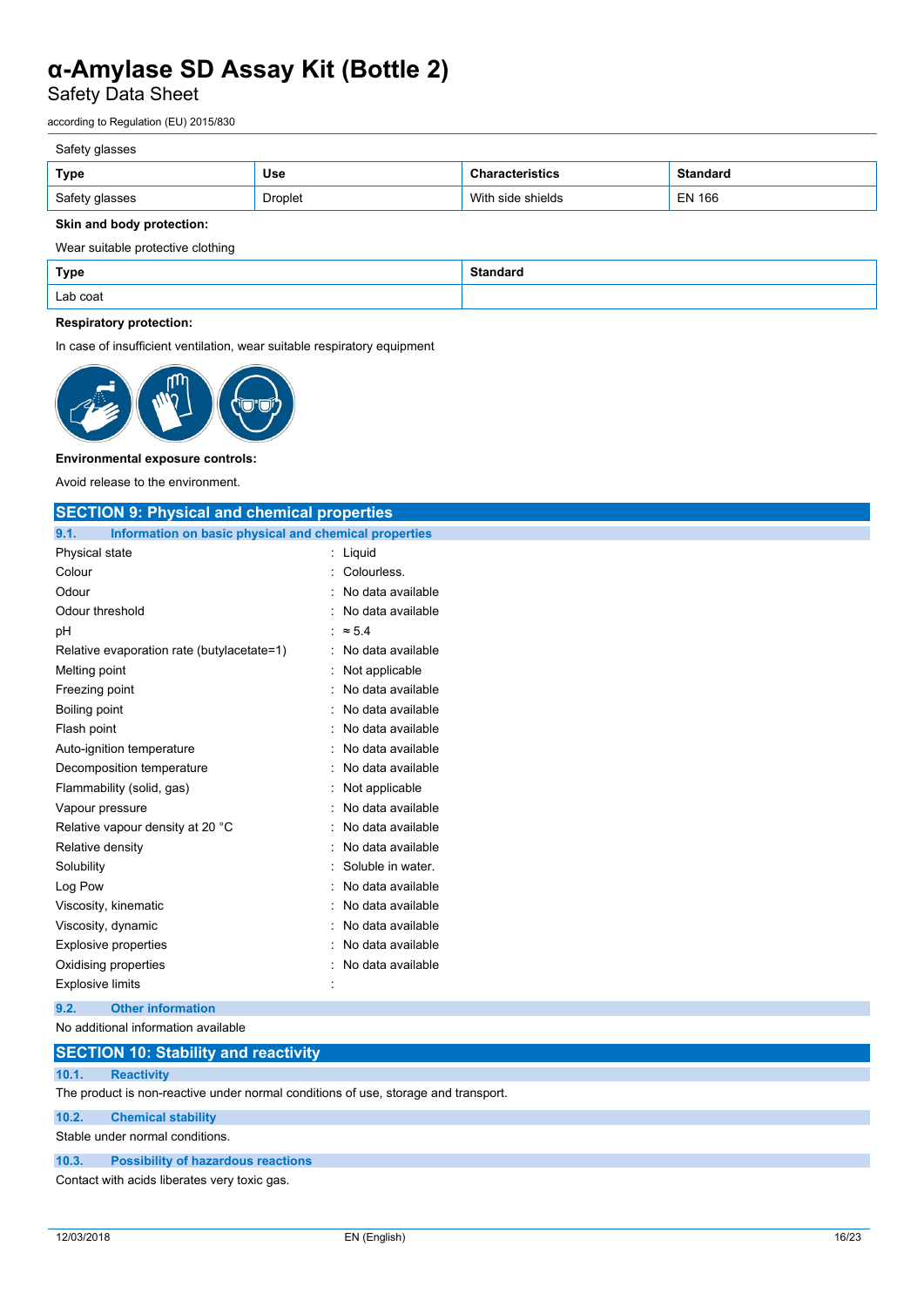Safety Data Sheet

according to Regulation (EU) 2015/830

### **10.4. Conditions to avoid**

None under recommended storage and handling conditions (see section 7).

## **10.5. Incompatible materials**

Acids.

**10.6. Hazardous decomposition products**

Under normal conditions of storage and use, hazardous decomposition products should not be produced.

| <b>SECTION 11: Toxicological information</b>       |                                                                                                                            |
|----------------------------------------------------|----------------------------------------------------------------------------------------------------------------------------|
| Information on toxicological effects<br>11.1.      |                                                                                                                            |
| Acute toxicity (oral)                              | : Not classified                                                                                                           |
| Acute toxicity (dermal)                            | : Not classified                                                                                                           |
| Acute toxicity (inhalation)                        | : Not classified                                                                                                           |
| Skin corrosion/irritation                          | : Not classified                                                                                                           |
|                                                    | $pH: \approx 5.4$                                                                                                          |
| Serious eye damage/irritation                      | : Not classified                                                                                                           |
|                                                    | $pH: \approx 5.4$                                                                                                          |
| Respiratory or skin sensitisation                  | : Not classified                                                                                                           |
| Germ cell mutagenicity                             | Not classified                                                                                                             |
| Carcinogenicity                                    | : Not classified                                                                                                           |
| Reproductive toxicity                              | : Not classified                                                                                                           |
| STOT-single exposure                               | : Not classified                                                                                                           |
| STOT-repeated exposure                             | Not classified                                                                                                             |
| Aspiration hazard                                  | : Not classified                                                                                                           |
|                                                    |                                                                                                                            |
| <b>SECTION 12: Ecological information</b>          |                                                                                                                            |
| 12.1.<br><b>Toxicity</b>                           |                                                                                                                            |
| Ecology - general                                  | : The product is not considered harmful to aquatic organisms nor to cause long-term adverse<br>effects in the environment. |
| Acute aquatic toxicity                             | Not classified                                                                                                             |
| Chronic aquatic toxicity                           | : Not classified                                                                                                           |
|                                                    |                                                                                                                            |
| 12.2.<br><b>Persistence and degradability</b>      |                                                                                                                            |
| No additional information available                |                                                                                                                            |
| 12.3.<br><b>Bioaccumulative potential</b>          |                                                                                                                            |
| No additional information available                |                                                                                                                            |
| 12.4.<br><b>Mobility in soil</b>                   |                                                                                                                            |
| No additional information available                |                                                                                                                            |
| 12.5.<br><b>Results of PBT and vPvB assessment</b> |                                                                                                                            |
| No additional information available                |                                                                                                                            |
| 12.6.<br><b>Other adverse effects</b>              |                                                                                                                            |

No additional information available

# **SECTION 13: Disposal considerations**

**13.1. Waste treatment methods**

Waste treatment methods : Dispose of contents/container in accordance with licensed collector's sorting instructions.

# **SECTION 14: Transport information**

In accordance with ADR / RID / IMDG / IATA / ADN

| <b>ADR</b>                    | <b>IATA</b>    |  |
|-------------------------------|----------------|--|
| 14.1.<br><b>UN</b> number     |                |  |
| Not applicable                | Not applicable |  |
| 14.2. UN proper shipping name |                |  |
| Not applicable                | Not applicable |  |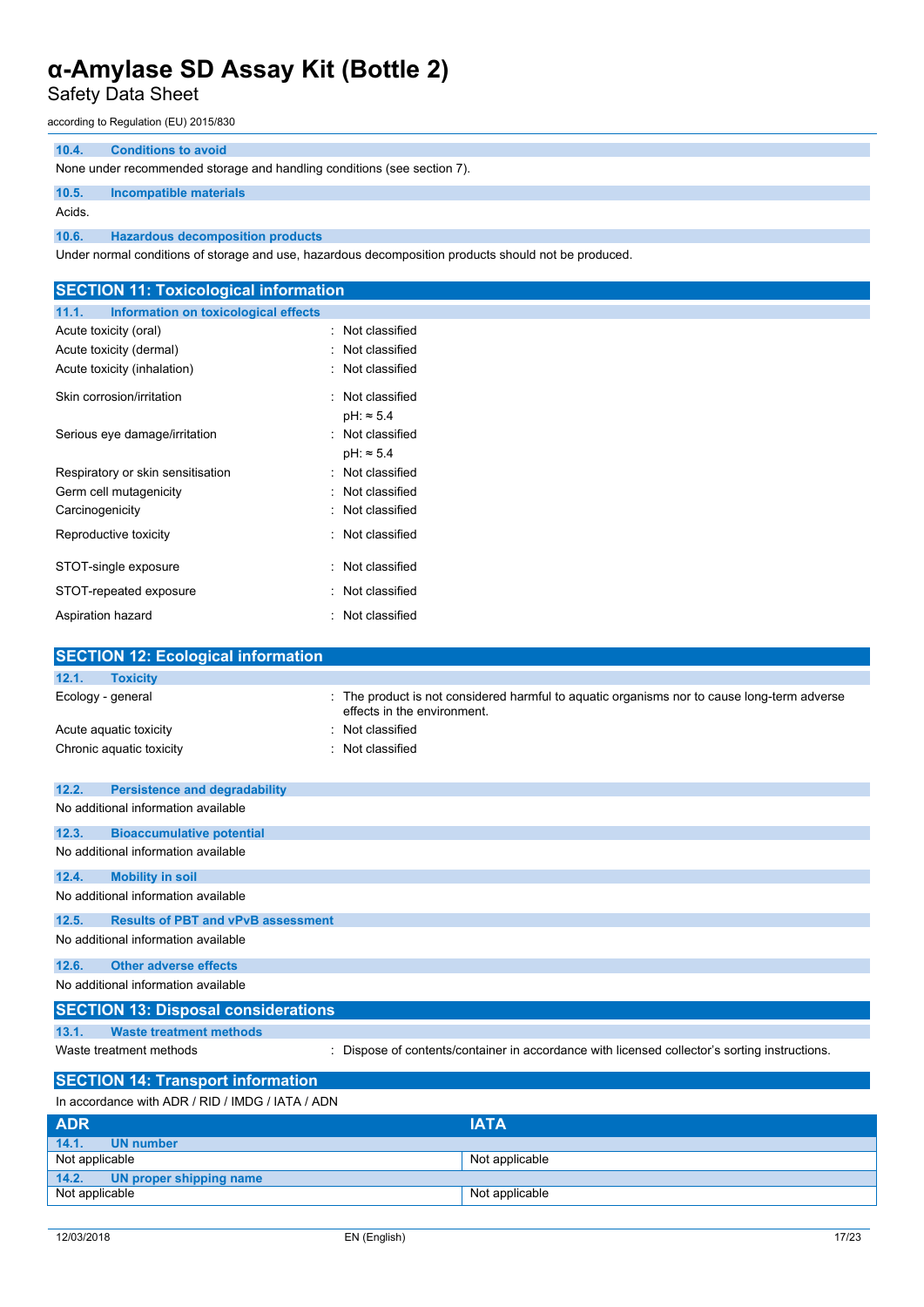Safety Data Sheet

according to Regulation (EU) 2015/830

| <b>ADR</b>                                 | <b>IATA</b>                       |  |
|--------------------------------------------|-----------------------------------|--|
| 14.3.<br><b>Transport hazard class(es)</b> |                                   |  |
| Not applicable                             | Not applicable                    |  |
| 14.4.<br><b>Packing group</b>              |                                   |  |
| Not applicable                             | Not applicable                    |  |
| <b>Environmental hazards</b><br>14.5.      |                                   |  |
| Dangerous for the environment: No          | Dangerous for the environment: No |  |
| No supplementary information available     |                                   |  |

### **14.6. Special precautions for user**

#### **- Overland transport**

No data available

## **- Air transport**

No data available

**14.7. Transport in bulk according to Annex II of Marpol and the IBC Code**

Not applicable

## **SECTION 15: Regulatory information**

**15.1. Safety, health and environmental regulations/legislation specific for the substance or mixture**

### **15.1.1. EU-Regulations**

Contains no REACH substances with Annex XVII restrictions Contains no substance on the REACH candidate list Contains no REACH Annex XIV substances

#### **15.1.2. National regulations**

No additional information available

### **15.2. Chemical safety assessment**

No chemical safety assessment has been carried out

### **SECTION 16: Other information**

#### Full text of H- and EUH-statements:

| Eve Irrit, 2 | Serious eye damage/eye irritation, Category 2 |
|--------------|-----------------------------------------------|
| H319         | Causes serious eve irritation                 |
| EUH032       | Contact with acids liberates very toxic gas.  |
| EUH210       | Safety data sheet available on request.       |

#### SDS EU (REACH Annex II)

This information is based on our current knowledge and is intended to describe the product for the purposes of health, safety and environmental requirements only. It should not therefore be<br>construed as guaranteeing any sp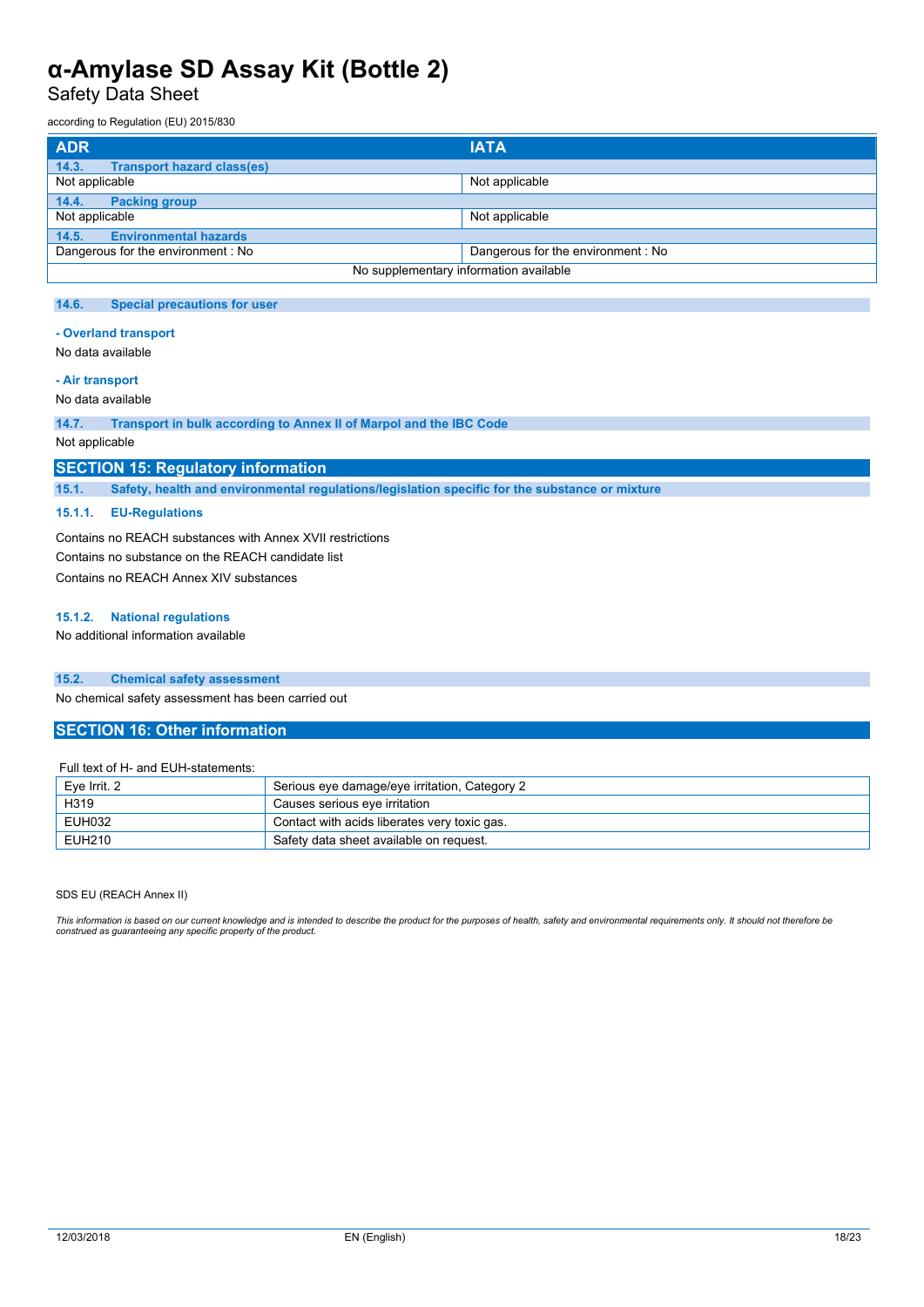

Safety Data Sheet

according to Regulation (EU) 2015/830

Date of issue: 23/02/2015 Revision date: 31/08/2017 Supersedes: 05/08/2016 Version: 1.0 **SECTION 1: Identification of the substance/mixture and of the company/undertaking 1.1. Product identifier** Product form : Nixture Product name : α-Amylase SD Assay Kit (Bottle 1) Product code : K-AMYLSD (Bottle 1) **1.2. Relevant identified uses of the substance or mixture and uses advised against 1.2.1. Relevant identified uses** Main use category **in the set of the COV** and Main use the Main use Use of the substance/mixture in the substance/mixture in the substance of the substance of the substance of the substance of the substance of the substance of the substance of the substance of the substance of the substanc **1.2.2. Uses advised against** No additional information available **1.3. Details of the supplier of the safety data sheet Manufacturer** Megazyme Bray Business Park A98 YV29 Bray - Ireland T +353 12861220 - F +353 12861264 [cs@megazyme.com](mailto:cs@megazyme.com) - <www.megazyme.com> **1.4. Emergency telephone number** Emergency number : +353 12861220 [9 am to 5 pm GMT - Monday to Friday] **SECTION 2: Hazards identification 2.1. Classification of the substance or mixture Classification according to Regulation (EC) No. 1272/2008 [CLP]** Not classified **Adverse physicochemical, human health and environmental effects** To our knowledge, this product does not present any particular risk, provided it is handled in accordance with good occupational hygiene and safety practice. **2.2. Label elements Labelling according to Regulation** (EC) No. 1272/2008 [CLP] EUH-statements : EUH208 - Contains Glucosidase (alpha), maltase. May produce an allergic reaction. EUH210 - Safety data sheet available on request. **Labelling according to: exemption for inner packaging where the contents do not exceed 10ml** No labelling required **2.3. Other hazards** No additional information available **SECTION 3: Composition/information on ingredients 3.1. Substances** Not applicable **3.2. Mixtures** This mixture does not contain any substances to be mentioned according to the criteria of section 3.2 of REACH annex II

| <b>SECTION 4: First aid measures</b>             |                                                                  |       |
|--------------------------------------------------|------------------------------------------------------------------|-------|
| 4.1.<br><b>Description of first aid measures</b> |                                                                  |       |
| First-aid measures after inhalation              | : Remove person to fresh air and keep comfortable for breathing. |       |
| First-aid measures after skin contact            | Wash skin with plenty of water.                                  |       |
| First-aid measures after eye contact             | : Rinse eyes with water as a precaution.                         |       |
| First-aid measures after ingestion               | : Call a poison center or a doctor if you feel unwell.           |       |
|                                                  |                                                                  |       |
| 12/03/2018                                       | EN (English)                                                     | 19/23 |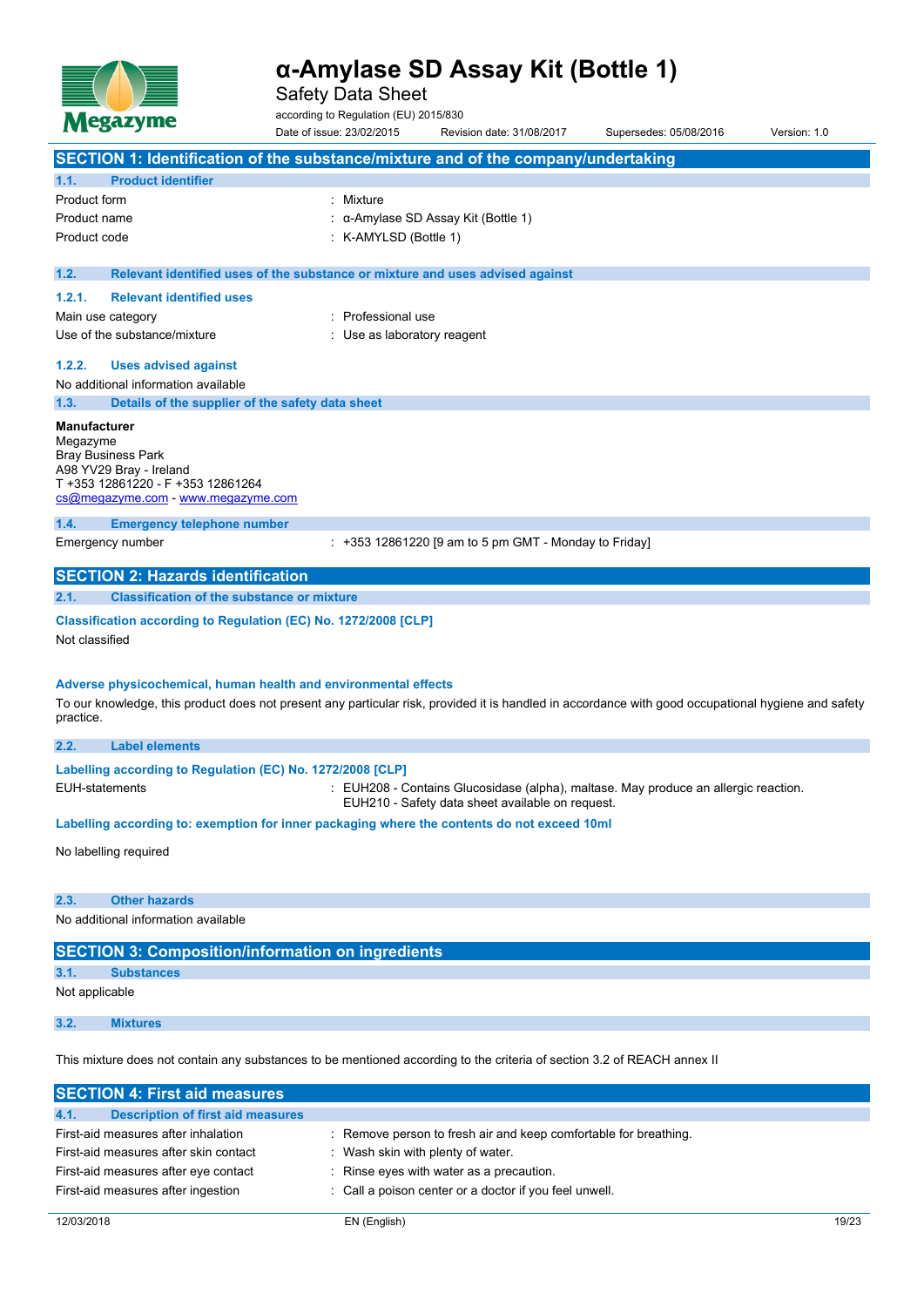Safety Data Sheet

according to Regulation (EU) 2015/830

| 4.3.<br>Indication of any immediate medical attention and special treatment needed<br>Treat symptomatically.<br><b>SECTION 5: Firefighting measures</b><br><b>Extinguishing media</b><br>5.1.<br>Suitable extinguishing media<br>: Water spray. Dry powder. Foam.<br>5.2.<br>Special hazards arising from the substance or mixture<br>Hazardous decomposition products in case of<br>: Toxic fumes may be released.<br>fire<br>5.3.<br><b>Advice for firefighters</b><br>Protection during firefighting<br>Do not attempt to take action without suitable protective equipment. Self-contained breathing<br>apparatus. Complete protective clothing.<br><b>SECTION 6: Accidental release measures</b><br>Personal precautions, protective equipment and emergency procedures<br>6.1.<br>6.1.1.<br>For non-emergency personnel<br><b>Emergency procedures</b><br>: Ventilate spillage area.<br>6.1.2.<br>For emergency responders<br>Protective equipment<br>Do not attempt to take action without suitable protective equipment. For further information<br>refer to section 8: "Exposure controls/personal protection". |
|--------------------------------------------------------------------------------------------------------------------------------------------------------------------------------------------------------------------------------------------------------------------------------------------------------------------------------------------------------------------------------------------------------------------------------------------------------------------------------------------------------------------------------------------------------------------------------------------------------------------------------------------------------------------------------------------------------------------------------------------------------------------------------------------------------------------------------------------------------------------------------------------------------------------------------------------------------------------------------------------------------------------------------------------------------------------------------------------------------------------------|
|                                                                                                                                                                                                                                                                                                                                                                                                                                                                                                                                                                                                                                                                                                                                                                                                                                                                                                                                                                                                                                                                                                                          |
|                                                                                                                                                                                                                                                                                                                                                                                                                                                                                                                                                                                                                                                                                                                                                                                                                                                                                                                                                                                                                                                                                                                          |
|                                                                                                                                                                                                                                                                                                                                                                                                                                                                                                                                                                                                                                                                                                                                                                                                                                                                                                                                                                                                                                                                                                                          |
|                                                                                                                                                                                                                                                                                                                                                                                                                                                                                                                                                                                                                                                                                                                                                                                                                                                                                                                                                                                                                                                                                                                          |
|                                                                                                                                                                                                                                                                                                                                                                                                                                                                                                                                                                                                                                                                                                                                                                                                                                                                                                                                                                                                                                                                                                                          |
|                                                                                                                                                                                                                                                                                                                                                                                                                                                                                                                                                                                                                                                                                                                                                                                                                                                                                                                                                                                                                                                                                                                          |
|                                                                                                                                                                                                                                                                                                                                                                                                                                                                                                                                                                                                                                                                                                                                                                                                                                                                                                                                                                                                                                                                                                                          |
|                                                                                                                                                                                                                                                                                                                                                                                                                                                                                                                                                                                                                                                                                                                                                                                                                                                                                                                                                                                                                                                                                                                          |
|                                                                                                                                                                                                                                                                                                                                                                                                                                                                                                                                                                                                                                                                                                                                                                                                                                                                                                                                                                                                                                                                                                                          |
|                                                                                                                                                                                                                                                                                                                                                                                                                                                                                                                                                                                                                                                                                                                                                                                                                                                                                                                                                                                                                                                                                                                          |
|                                                                                                                                                                                                                                                                                                                                                                                                                                                                                                                                                                                                                                                                                                                                                                                                                                                                                                                                                                                                                                                                                                                          |
|                                                                                                                                                                                                                                                                                                                                                                                                                                                                                                                                                                                                                                                                                                                                                                                                                                                                                                                                                                                                                                                                                                                          |
| 6.2.<br><b>Environmental precautions</b>                                                                                                                                                                                                                                                                                                                                                                                                                                                                                                                                                                                                                                                                                                                                                                                                                                                                                                                                                                                                                                                                                 |
| Avoid release to the environment.                                                                                                                                                                                                                                                                                                                                                                                                                                                                                                                                                                                                                                                                                                                                                                                                                                                                                                                                                                                                                                                                                        |
| 6.3.<br>Methods and material for containment and cleaning up                                                                                                                                                                                                                                                                                                                                                                                                                                                                                                                                                                                                                                                                                                                                                                                                                                                                                                                                                                                                                                                             |
| Methods for cleaning up<br>: Mechanically recover the product.                                                                                                                                                                                                                                                                                                                                                                                                                                                                                                                                                                                                                                                                                                                                                                                                                                                                                                                                                                                                                                                           |
| Other information<br>Dispose of materials or solid residues at an authorized site.                                                                                                                                                                                                                                                                                                                                                                                                                                                                                                                                                                                                                                                                                                                                                                                                                                                                                                                                                                                                                                       |
| <b>Reference to other sections</b><br>6.4.<br>For further information refer to section 13.                                                                                                                                                                                                                                                                                                                                                                                                                                                                                                                                                                                                                                                                                                                                                                                                                                                                                                                                                                                                                               |
| <b>SECTION 7: Handling and storage</b>                                                                                                                                                                                                                                                                                                                                                                                                                                                                                                                                                                                                                                                                                                                                                                                                                                                                                                                                                                                                                                                                                   |
| <b>Precautions for safe handling</b><br>7.1.                                                                                                                                                                                                                                                                                                                                                                                                                                                                                                                                                                                                                                                                                                                                                                                                                                                                                                                                                                                                                                                                             |
| Precautions for safe handling<br>Ensure good ventilation of the work station. Wear personal protective equipment.                                                                                                                                                                                                                                                                                                                                                                                                                                                                                                                                                                                                                                                                                                                                                                                                                                                                                                                                                                                                        |
| Do not eat, drink or smoke when using this product. Always wash hands after handling the<br>Hygiene measures<br>product.                                                                                                                                                                                                                                                                                                                                                                                                                                                                                                                                                                                                                                                                                                                                                                                                                                                                                                                                                                                                 |
| 7.2.<br>Conditions for safe storage, including any incompatibilities                                                                                                                                                                                                                                                                                                                                                                                                                                                                                                                                                                                                                                                                                                                                                                                                                                                                                                                                                                                                                                                     |
| Storage conditions<br>Store in a well-ventilated place. Keep cool.                                                                                                                                                                                                                                                                                                                                                                                                                                                                                                                                                                                                                                                                                                                                                                                                                                                                                                                                                                                                                                                       |
| 7.3.<br><b>Specific end use(s)</b>                                                                                                                                                                                                                                                                                                                                                                                                                                                                                                                                                                                                                                                                                                                                                                                                                                                                                                                                                                                                                                                                                       |
| No additional information available                                                                                                                                                                                                                                                                                                                                                                                                                                                                                                                                                                                                                                                                                                                                                                                                                                                                                                                                                                                                                                                                                      |
| <b>SECTION 8: Exposure controls/personal protection</b>                                                                                                                                                                                                                                                                                                                                                                                                                                                                                                                                                                                                                                                                                                                                                                                                                                                                                                                                                                                                                                                                  |
| <b>Control parameters</b><br>8.1.                                                                                                                                                                                                                                                                                                                                                                                                                                                                                                                                                                                                                                                                                                                                                                                                                                                                                                                                                                                                                                                                                        |
| No additional information available                                                                                                                                                                                                                                                                                                                                                                                                                                                                                                                                                                                                                                                                                                                                                                                                                                                                                                                                                                                                                                                                                      |
| 8.2.<br><b>Exposure controls</b>                                                                                                                                                                                                                                                                                                                                                                                                                                                                                                                                                                                                                                                                                                                                                                                                                                                                                                                                                                                                                                                                                         |

## **Appropriate engineering controls:**

Ensure good ventilation of the work station.

### **Hand protection:**

Protective gloves

| <b>Type</b>       | Material             | าeatior | (mm.<br><b>Inickness</b> | ration | Standard |
|-------------------|----------------------|---------|--------------------------|--------|----------|
| Disposable gloves | Nitrile rubber (NBR) | minutes |                          |        | EN 374   |

# **Eye protection:**

Safety glasses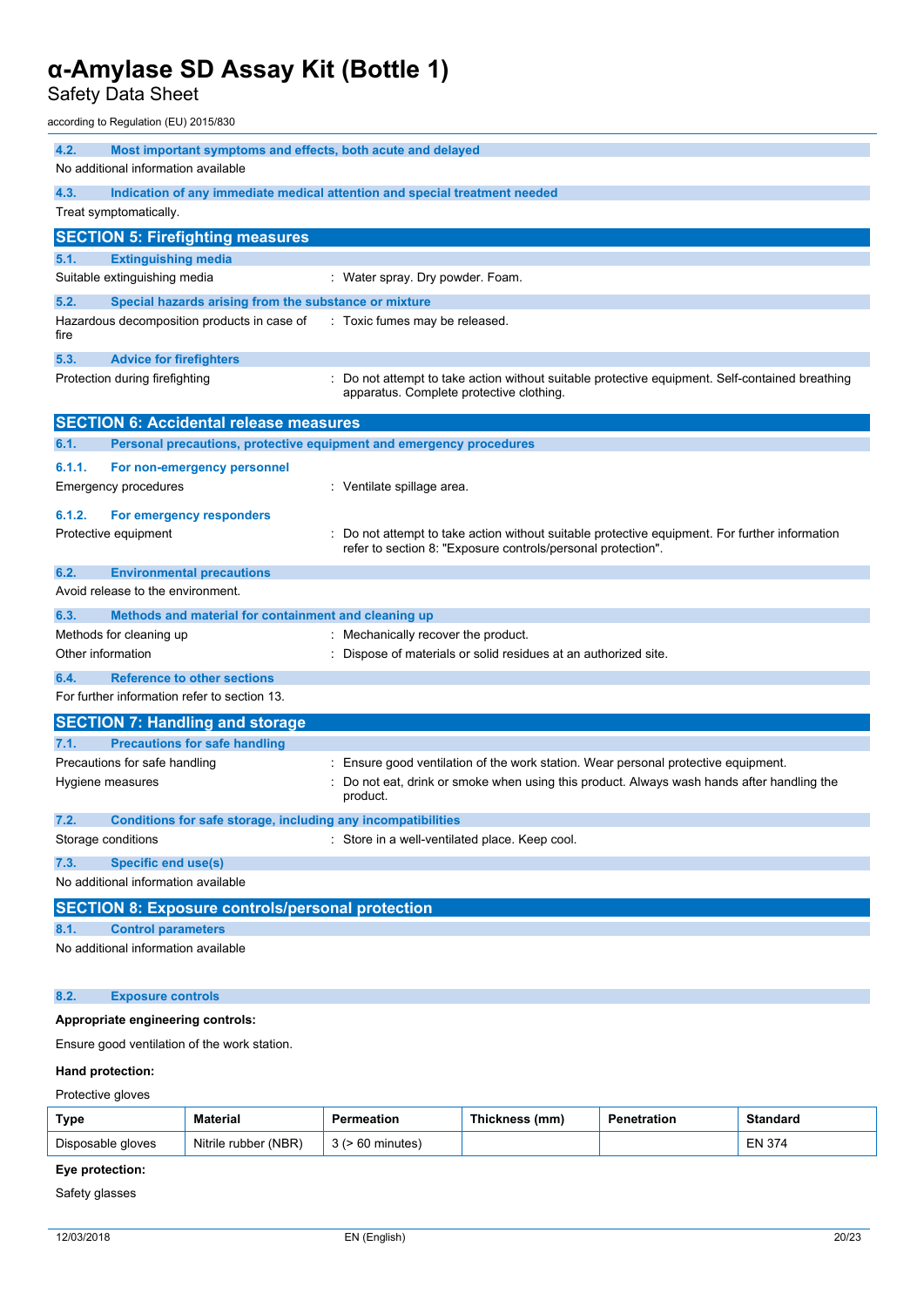Safety Data Sheet

according to Regulation (EU) 2015/830

| Type   | <b>Use</b>     | uw                      | iuai u                         |
|--------|----------------|-------------------------|--------------------------------|
| Safety | <b>Droplet</b> | Witl<br>shields<br>eid. | <b>EN 166</b><br>$\sim$ $\sim$ |

## **Skin and body protection:**

Wear suitable protective clothing

| <b>Type</b> | Standaro |
|-------------|----------|
| Lab coat    |          |

## **Respiratory protection:**

In case of insufficient ventilation, wear suitable respiratory equipment

| <b>Device</b> | Filter<br>∶type | ∖ondition                                       | standard                   |
|---------------|-----------------|-------------------------------------------------|----------------------------|
| Dust mask     | Two P1          | Liquid particles <sup>.</sup><br>otection for L | <b>EN 149</b><br>143<br>ЕN |



### **Environmental exposure controls:**

Avoid release to the environment.

| <b>SECTION 9: Physical and chemical properties</b>            |                   |  |
|---------------------------------------------------------------|-------------------|--|
| Information on basic physical and chemical properties<br>9.1. |                   |  |
| Physical state                                                | Solid<br>t.       |  |
| Colour                                                        | white.            |  |
| Odour                                                         | No data available |  |
| Odour threshold                                               | No data available |  |
| pH                                                            | No data available |  |
| Relative evaporation rate (butylacetate=1)                    | No data available |  |
| Melting point                                                 | No data available |  |
| Freezing point                                                | Not applicable    |  |
| Boiling point                                                 | No data available |  |
| Flash point                                                   | Not applicable    |  |
| Auto-ignition temperature                                     | Not applicable    |  |
| Decomposition temperature                                     | No data available |  |
| Flammability (solid, gas)                                     | Non flammable.    |  |
| Vapour pressure                                               | No data available |  |
| Relative vapour density at 20 °C                              | No data available |  |
| Relative density                                              | Not applicable    |  |
| Solubility                                                    | Soluble in water. |  |
| Log Pow                                                       | No data available |  |
| Viscosity, kinematic                                          | Not applicable    |  |
| Viscosity, dynamic                                            | No data available |  |
| Explosive properties                                          | No data available |  |
| Oxidising properties                                          | No data available |  |
| <b>Explosive limits</b>                                       | Not applicable    |  |
| 9.2.<br><b>Other information</b>                              |                   |  |

No additional information available

# **SECTION 10: Stability and reactivity**

## **10.1. Reactivity**

The product is non-reactive under normal conditions of use, storage and transport.

**10.2. Chemical stability**

Stable under normal conditions.

## **10.3. Possibility of hazardous reactions**

No dangerous reactions known under normal conditions of use.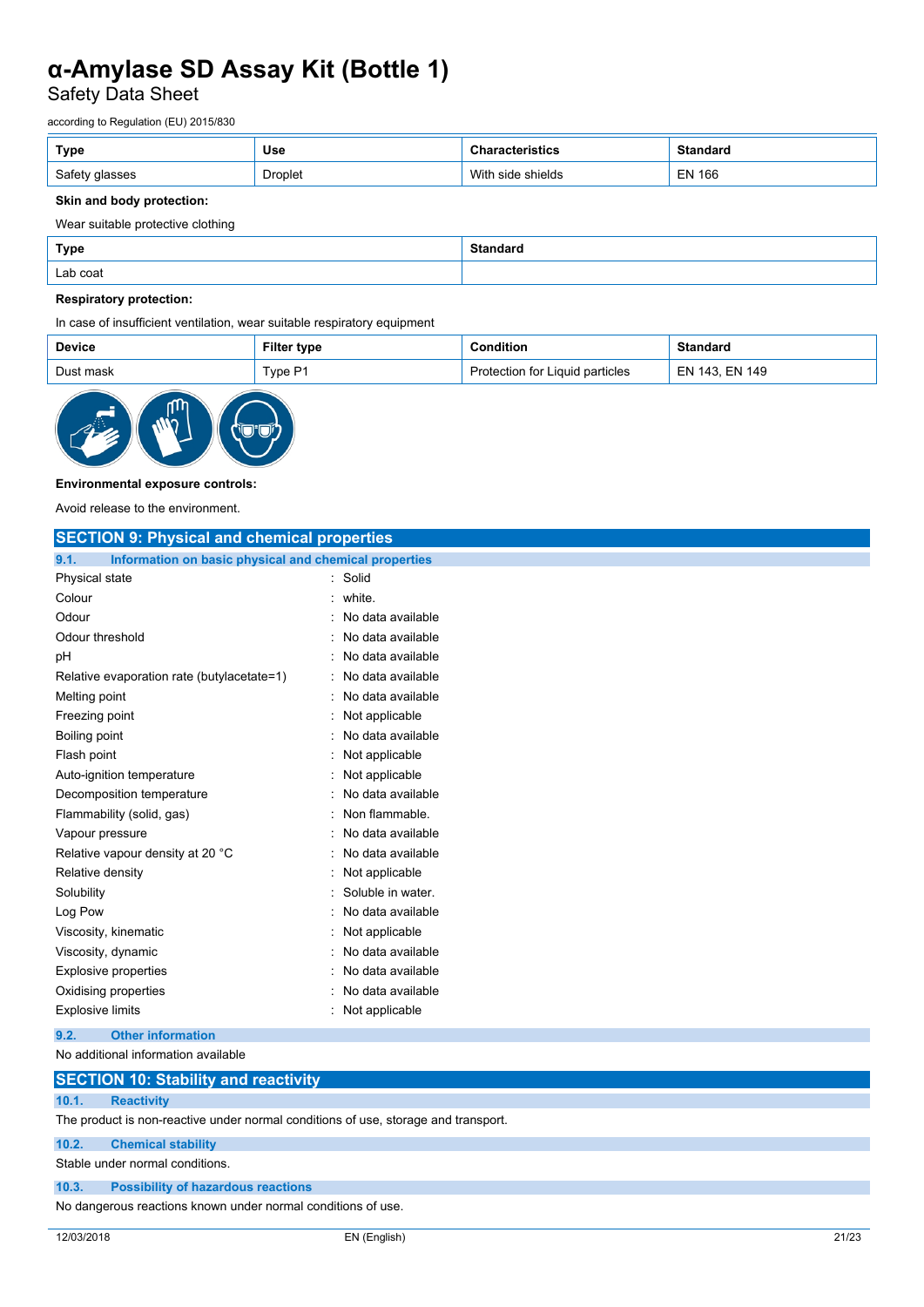Safety Data Sheet

according to Regulation (EU) 2015/830

## **10.4. Conditions to avoid**

None under recommended storage and handling conditions (see section 7).

## **10.5. Incompatible materials**

No additional information available

**10.6. Hazardous decomposition products**

Under normal conditions of storage and use, hazardous decomposition products should not be produced.

| <b>SECTION 11: Toxicological information</b>  |                  |  |
|-----------------------------------------------|------------------|--|
| Information on toxicological effects<br>11.1. |                  |  |
| Acute toxicity (oral)                         | : Not classified |  |
| Acute toxicity (dermal)                       | : Not classified |  |
| Acute toxicity (inhalation)                   | : Not classified |  |
| Skin corrosion/irritation                     | : Not classified |  |
| Serious eye damage/irritation                 | : Not classified |  |
| Respiratory or skin sensitisation             | : Not classified |  |
| Germ cell mutagenicity                        | : Not classified |  |
| Carcinogenicity                               | : Not classified |  |
| Reproductive toxicity                         | : Not classified |  |
| STOT-single exposure                          | : Not classified |  |
| STOT-repeated exposure                        | : Not classified |  |
| Aspiration hazard                             | : Not classified |  |
|                                               |                  |  |
| <b>SECTION 12: Ecological information</b>     |                  |  |
| 121<br><b>Tovicity</b>                        |                  |  |

| 12.1.             | <b>Toxicity</b>                                  |                                                                                                                          |
|-------------------|--------------------------------------------------|--------------------------------------------------------------------------------------------------------------------------|
| Ecology - general |                                                  | The product is not considered harmful to aquatic organisms nor to cause long-term adverse<br>effects in the environment. |
|                   | Acute aguatic toxicity                           | Not classified                                                                                                           |
|                   | Chronic aquatic toxicity                         | Not classified                                                                                                           |
| 12.2.             | <b>Persistence and degradability</b>             |                                                                                                                          |
|                   | No additional information available              |                                                                                                                          |
| 12.3.             | <b>Bioaccumulative potential</b>                 |                                                                                                                          |
|                   | No additional information available              |                                                                                                                          |
| 12.4.             | <b>Mobility in soil</b>                          |                                                                                                                          |
|                   | No additional information available              |                                                                                                                          |
| 12.5.             | <b>Results of PBT and vPvB assessment</b>        |                                                                                                                          |
|                   | No additional information available              |                                                                                                                          |
| 12.6.             | <b>Other adverse effects</b>                     |                                                                                                                          |
|                   | No additional information available              |                                                                                                                          |
|                   | <b>SECTION 13: Disposal considerations</b>       |                                                                                                                          |
| 13.1.             | <b>Waste treatment methods</b>                   |                                                                                                                          |
|                   | Waste treatment methods                          | Dispose of contents/container in accordance with licensed collector's sorting instructions.                              |
|                   | <b>SECTION 14: Transport information</b>         |                                                                                                                          |
|                   | In accordance with ADR / RID / IMDG / IATA / ADN |                                                                                                                          |

| <b>ADR</b>                                 | <b>IATA</b>    |
|--------------------------------------------|----------------|
| 14.1.<br><b>UN</b> number                  |                |
| Not applicable                             | Not applicable |
| 14.2. UN proper shipping name              |                |
| Not applicable                             | Not applicable |
| 14.3.<br><b>Transport hazard class(es)</b> |                |
| Not applicable                             | Not applicable |